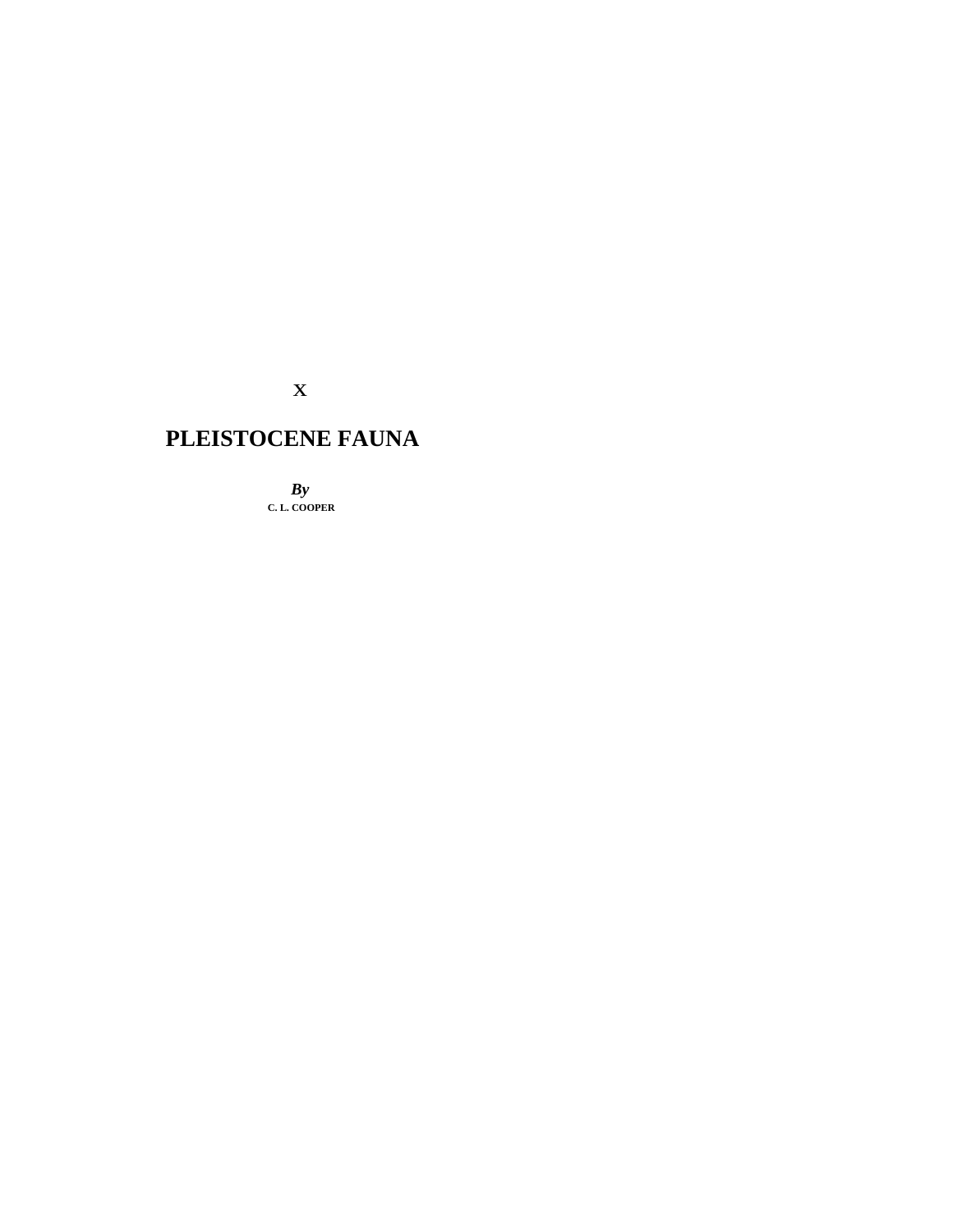## THE

## PLEISTOCENE FAUNA OF KENTUCKY

#### $Bv$

### C. L. COOPER

### INTRODUCTION

The Pleistocene is known as the great period of glaciation in North America. In fact there are five recognized advances with their corresponding retreats of the ice. This great ice sheet radiated from three centers or areas, from which each divisional sheet receives its name. The Labradorean is named from the area east of Hudson Bay. Ice from this sheet radiated to cover the eastern part of the United States and undoubtedly entered Kentucky. The Keewatin sheet emanating from the area just northwest of Hudson Bay covered central United States; and the Cordilleran sheet, located in the western part of the Dominion of Canada, failed to spread out nearly as much as the other two. The five glacial stages, beginning with the oldest are as follows: the Nebraskan, Kansan, Illinoian, Iowan, and Wisconsin. The intervening interval or period which existed between the retreat of one ice sheet and the advance of the next, were of unequal duration. It was during these interglacial epochs that the deposits containing the Pleistocene fossils accumulated. However, most of these deposits in Kentucky are not strictly glacial deposits, but are fluvio-glacial beds formed by the streams flowing from the edges of the melting ice. The first of these interglacial intervals, known as the Aftonian, occurred between the Nebraskan and Kansan invasions. The others in order were the Yarmouth, the Sangamon, and the Peorian. The last is thought to have occupied an interval about equal to the time that has elapsed since the retreat of the last ice sheet, the Wisconsin. The first three intervals probably were of much longer duration.

It is certain that the Illinoian sheet entered Kentucky in a small area in the northern part of the State in the counties bordering the Ohio River from Bracken to Jefferson. (see fig. 36). However, recent finds of pebbles and boulders from Canada and the St. Lawrence Valley brought in by an ice-sheet,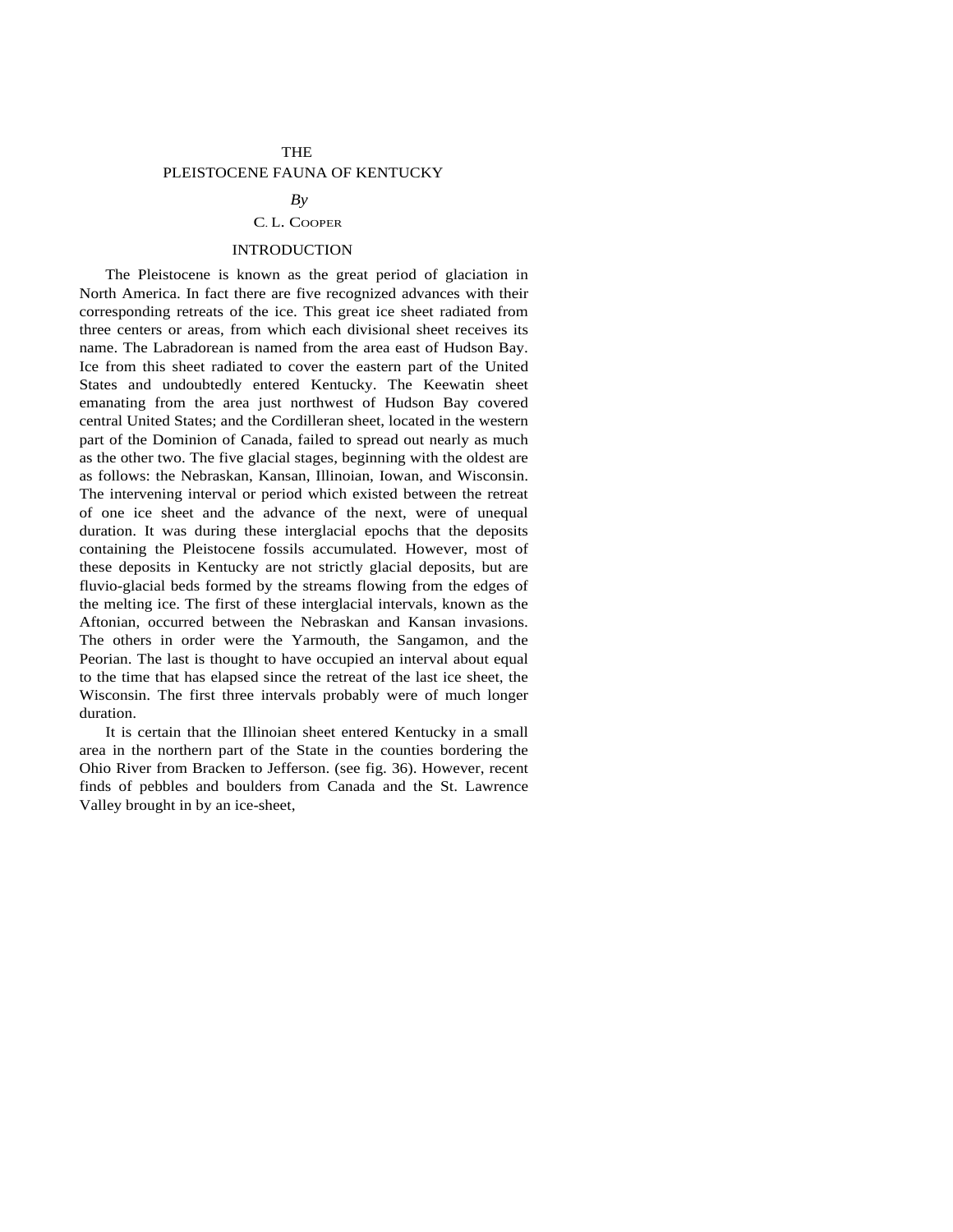

Fig. 33. Map of Kentucky showing Pleistocene glaciation. floating ice, or an ice-dammed lake may have been deposited as debris from the Nebraskan sheet. $1$ 

During the time when the ice was most widespread the environments were very unfavorable for the development of life, in fact practically all life retreated before the advance of the ice-sheet, so that the sum total of life on the Continent was greatly reduced during those times. Such rigorous periods caused the complete extinction of certain species of plants and animals, and others developed very rapidly in order to maintain an existence in their rapidly changing habitat. Deposits of the Sangamon stage which immediately followed the retreat of the Illinoian sheet are known from Iowa to New York and as far north as Toronto.<sup>2</sup> The climate varied from cool to warm, being moist for the most part, resulting in a fauna that was most extensive and varied of the interglacial stages. The species of plants and animals in existence at that time are shown in the table following:

| Fauna of the Sangamon Interglacial Stage <sup>3</sup>                                 |                |    |       |
|---------------------------------------------------------------------------------------|----------------|----|-------|
|                                                                                       | Living Extinct |    | Total |
| Plants<br>the control of the control of the control of the                            | 65             |    | 68    |
| <b>Mollusks</b>                                                                       | 132            |    | 133   |
| Crustacea                                                                             |                |    |       |
| Insects<br>the control of the control of the control of the control of the control of |                | 83 | 85    |
| <b>Vertebrates</b>                                                                    |                | 20 | 26    |
|                                                                                       |                |    |       |
| Total                                                                                 | 20°            |    |       |

<sup>1</sup> Jillson, W. R., Glaciation in Eastern Kentucky: Ky. Geol. Surv., Ser. VI., Vol. 30, p. 134. 1927.<br><sup>3</sup>Chamberlain, T. C. and Salisbury, R. D., College Geology, Pt. II, Revised p. 834. 1930.<br><sup>3</sup>Chamberlain, T. C., and Sa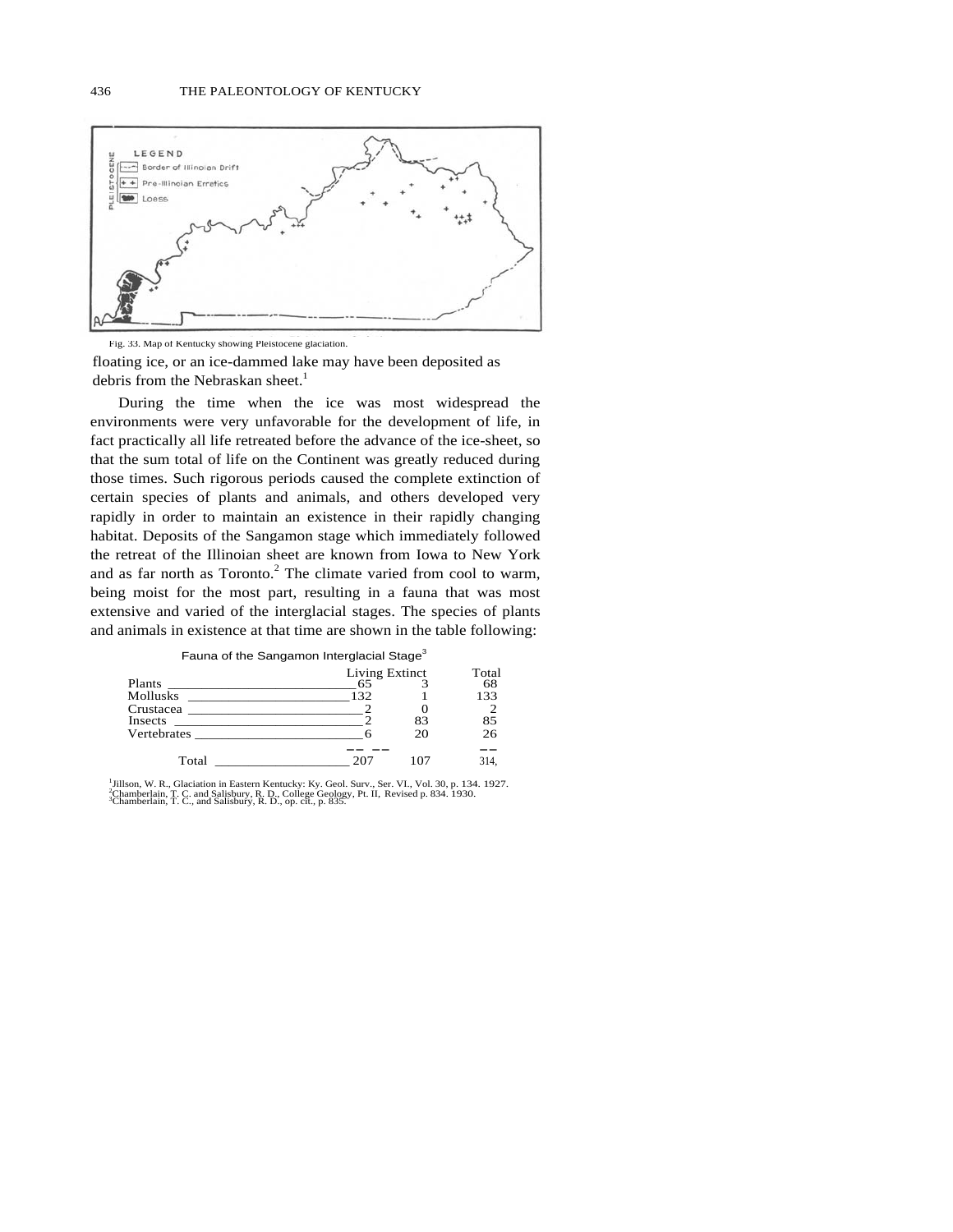The most interesting and abundant fossil record from the Pleistocene is found among the vertebrates. Of the few now living species that were then in existence, practically all are to be found in the bone deposits of Kentucky, as are most of the 20 species of animals now extinct. The discovery of the remains of a polar bear in the Breck Smith Cave in the Bluegrass, shows that animals, now native to cold or arctic climates, migrated south with the advance of the ice. Great numbers of herbivorous animals grazed on the grasses and other plants which sprang up after the disappearance of the ice. This abundance of prey attracted many flesh-eating animals, all of which left a record in the form of their teeth, bones, and horns buried in swampy places near springs and salt licks. Our very abundant record of these various kinds of animals is found at such places, known today as Big Bone Lick Springs and other similar localities. The Indians first discovered the "big bones" which were to be found at these places, and in 1739 and 1751 explorers noted the bone deposits in their reports; one collected a mastodon's tooth from Big Bone Lick.

#### INVERTEBRATE FOSSILS4

The collection of fossils listed below were collected at several localities and have been identified by Dr. F. C. Baker.

<sup>4</sup>The list of the invertebrates is taken from a manuscript on the geology of Henderson County, by C. V. Theis.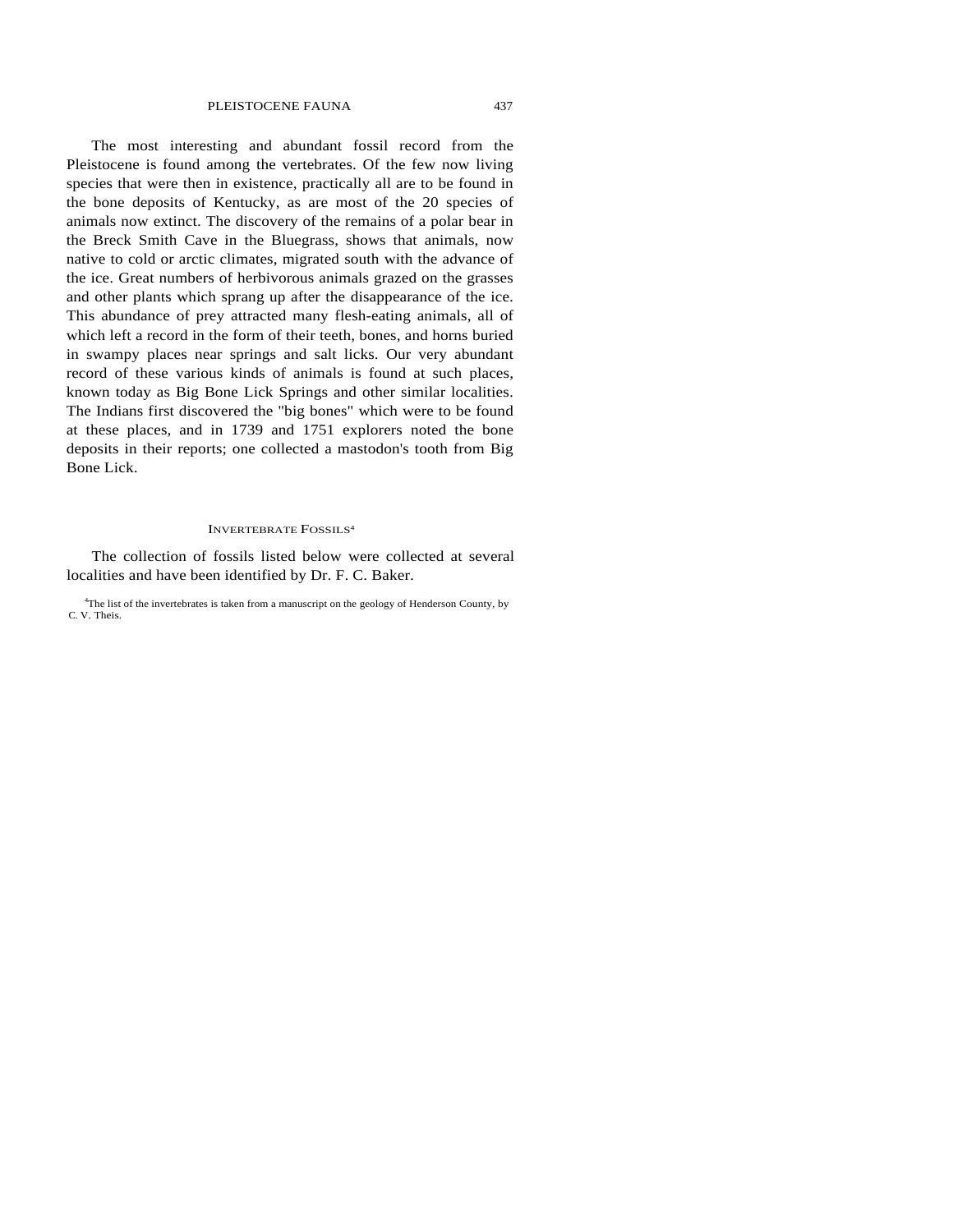### **List of Pleistocene Fossils from Henderson County**

| <b>SPECIES</b>                                                                                  | LOCALITY |          |             |            |  |              |              |     |           |             |             |             |     |                        |
|-------------------------------------------------------------------------------------------------|----------|----------|-------------|------------|--|--------------|--------------|-----|-----------|-------------|-------------|-------------|-----|------------------------|
|                                                                                                 |          |          |             |            |  |              |              |     |           |             |             |             |     | <b>ABCDEFGHIJKLMNO</b> |
| Polygyra multilineata wanlessi _____________                                                    |          |          |             |            |  |              |              |     |           |             |             |             |     |                        |
| P. hirsuta yarmouthensis Baker ___________                                                      |          | XXX      |             |            |  |              | $\mathbf{X}$ |     |           |             |             |             |     |                        |
|                                                                                                 | X        | X X      |             |            |  | x            |              |     |           | $\mathbf X$ |             |             |     |                        |
|                                                                                                 |          | x        |             |            |  |              |              |     |           |             |             |             |     | X X X                  |
| P. fraterna (Say) --------------------------                                                    |          |          |             |            |  |              |              |     | x         |             |             |             | x   |                        |
| $P.$ sp. $---$<br>-------------------------------                                               |          |          |             |            |  |              |              |     |           |             | x           |             |     |                        |
| Hendersonia occulta (Say) $\frac{1}{x}$                                                         |          |          |             |            |  |              | X X X        |     | X         |             | x           |             |     |                        |
|                                                                                                 |          |          | $\mathbf x$ |            |  |              |              | X X |           |             |             |             |     |                        |
| Gonyodiscus anthoni (Pilsbry) _____________                                                     |          |          | X X         |            |  |              | <b>XXX</b>   |     |           |             |             |             |     |                        |
| Retinella hammonis (Strom) ----------------                                                     |          | $\bf x$  |             |            |  | $\mathbf{x}$ |              |     | x         |             |             |             |     |                        |
| Columnella alticola (Ingersoll) -------------                                                   |          | X X      |             |            |  |              |              |     |           |             |             |             |     |                        |
|                                                                                                 |          | $x \, x$ |             |            |  |              | x            |     |           |             |             |             |     |                        |
| Vertigo modesta (Say) ----------------------<br>V. ventricosa (Morse) ---------------------     |          | X        |             |            |  |              |              |     |           |             |             |             |     |                        |
|                                                                                                 |          |          | $\bf x$     |            |  |              | X            |     |           |             |             |             |     |                        |
| Strobilops virgo (Pilsbry) ------------------                                                   |          | X        |             |            |  |              |              |     |           |             |             |             |     |                        |
|                                                                                                 |          | X        |             |            |  |              |              |     | $\vert x$ |             | X           |             |     |                        |
| Succinea grosvenori gelida Baker -----------                                                    |          | X X      |             |            |  |              |              | X X |           |             |             | $\mathbf x$ |     |                        |
|                                                                                                 |          |          |             | <b>XXX</b> |  |              | $\bf x$      |     |           | X           |             |             |     |                        |
| S. ovalis pleistocenica Baker ----------------<br>S. retusa fultonensis Baker ----------------- |          |          |             |            |  |              |              |     |           |             |             |             |     | x                      |
| S. cf. ovalis                                                                                   |          |          |             |            |  |              |              |     |           |             | X           |             |     |                        |
| Gastrocopta armifera similis Sterki _________                                                   |          |          | $\bf x$     |            |  |              |              |     |           |             |             |             |     |                        |
| G. armifera ________                                                                            |          |          |             |            |  |              |              |     |           |             |             | х           |     |                        |
| Punctum pygaeum (Drap.) -----------------                                                       |          |          | $\bf x$     |            |  |              |              |     |           |             |             |             |     |                        |
| Carychium exile canadensis Clapp ___________                                                    |          |          | $\bf x$     |            |  |              |              |     |           |             |             |             |     |                        |
| Helicodiscus paralellus (Say) ---------------                                                   |          |          |             |            |  | $\mathbf x$  |              |     |           |             |             |             |     |                        |
| Anguispira alternata (Say) ----------------                                                     |          |          |             |            |  |              |              |     | х         |             |             |             |     |                        |
| Pomationsis lapidaria (Say) ----------------                                                    |          |          |             |            |  |              |              |     |           |             | X           |             |     |                        |
| P. scalaris (Baker) --------------------------                                                  |          |          |             |            |  |              |              |     |           |             |             | $\bf x$     |     |                        |
|                                                                                                 |          |          |             |            |  |              |              |     | х         |             |             |             | X   |                        |
|                                                                                                 |          |          |             |            |  |              |              |     |           |             |             |             |     | X X X                  |
|                                                                                                 |          |          |             |            |  |              |              |     |           |             |             |             |     | х                      |
| $5.$ Sp. $---$<br>-----------                                                                   |          |          |             |            |  |              |              |     |           |             |             |             |     | $\mathbf x$            |
| Cincinnatia cincinnatiensis (Anthony) ______                                                    |          |          |             |            |  |              |              |     |           |             | X           |             |     |                        |
| C. emarginata (Kuster) --------------------                                                     |          |          |             |            |  |              |              |     |           |             | X           |             |     |                        |
| Amnicola limosa (Say) ---------------------                                                     |          |          |             |            |  |              |              |     |           |             | $\bf{x}$    |             |     |                        |
| Valvata tricarinata (Say) ------------------                                                    |          |          |             |            |  |              |              |     |           |             | $\bf x$     |             |     |                        |
|                                                                                                 |          |          |             |            |  |              |              |     |           |             |             |             |     | х                      |
| Helisoma trivolvis (Say) --------------------                                                   |          |          |             |            |  |              |              |     |           |             |             |             |     | x                      |
| Gyraulus altissimus Baker __________________                                                    |          |          |             |            |  |              |              |     |           |             |             |             |     | X                      |
| Physella gyrina hildrethiana (Lea) __________                                                   |          |          |             |            |  |              |              |     |           |             |             |             |     | X                      |
|                                                                                                 |          |          |             |            |  |              |              |     |           |             |             |             |     | $\bf x$                |
|                                                                                                 |          |          |             |            |  |              |              |     |           |             | $\bf x$     |             | X X |                        |
|                                                                                                 |          |          |             |            |  |              |              |     |           |             | $\mathbf x$ |             |     |                        |
|                                                                                                 |          |          |             |            |  |              |              |     |           |             |             |             |     |                        |
|                                                                                                 |          |          |             |            |  |              |              |     |           |             |             |             |     |                        |

#### DESCRIPTION OF LOCALITIES

A-G: About 2 miles northwest of Smith Mills. The hill, in which the road cut exposure shows nothing<br>but loess, excepting as noted below, rises from an elevation of 375 feet A. T. to 440 feet A. T. The lower<br>elevation is th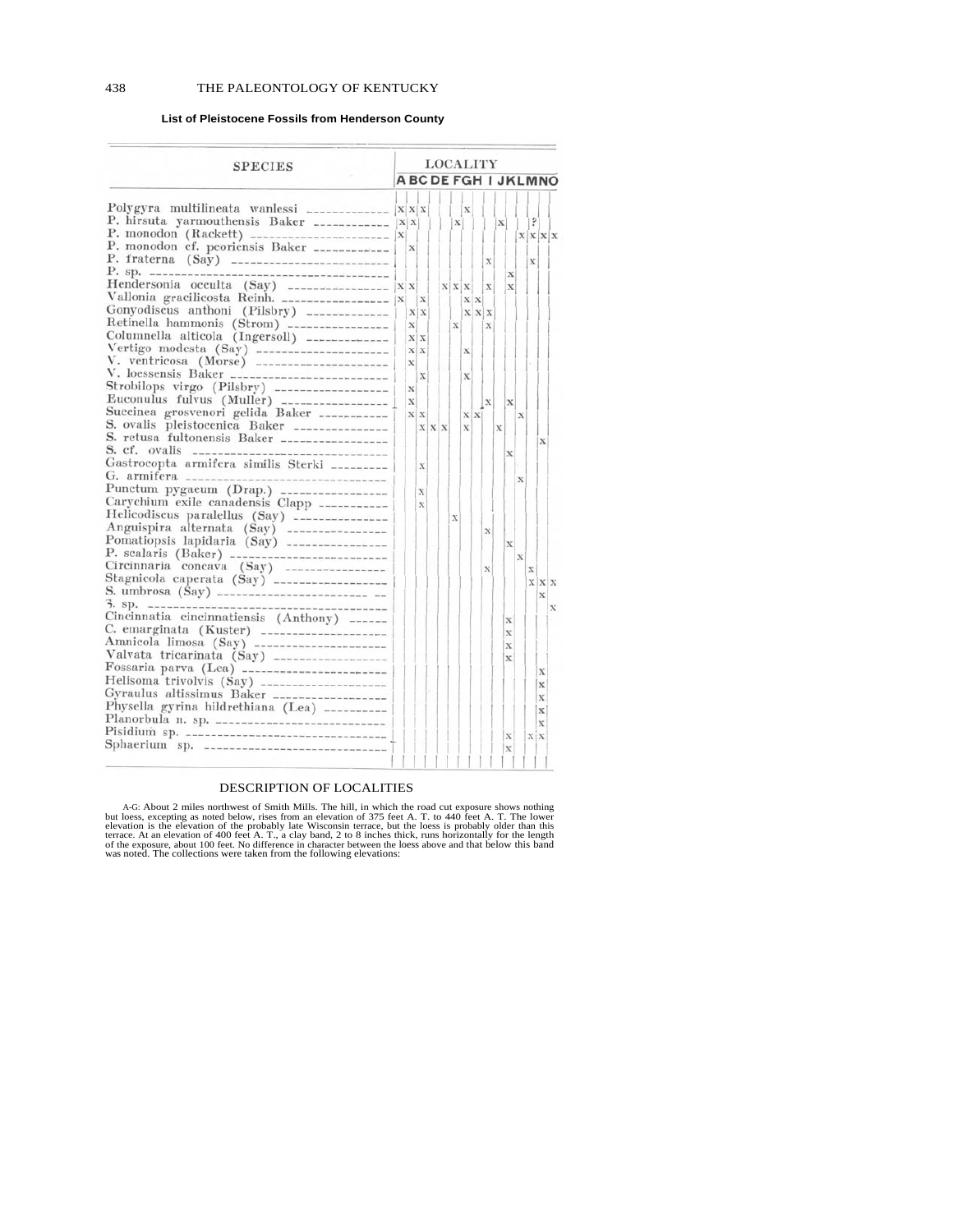A, 380 feet; B, 395 feet; C, 400 feet (fossils from perhaps both above and below the clay band); D, 410 feet; E, 415 feet; F, from 1 foot below the clay band; G, from 1 foot above the clay band.

H: From a mound about ½ mile below Dam 48. The loess occurs in a curving band about 4 feet thick, underlain and overlain by fine sand. The mound apparently represents a dune upon the early Wisconsin terrace.

I: From the base of a loess deposit about 20 feet thick capping a Tertiary gravel deposit about 2 miles north of Spottsville.

J: In river bluff about three miles below Mt. Vernon, on the Indiana side of the river. The material was taken from an 8-foot loess-like band of silt at an elevation of 385 feet, underlying horizontally bedded sand in a hillock rising to about 405 feet A. T. The fossils indicate that it is a true loess.

K: From the material underlying the Early Wisconsin terrace about 5 miles below Henderson. This material ranges here from a heavy, dark blue clay to a coarse sand with pebbles of crystalline rock.

L: From the Early Wisconsin fill in Sellers Ditch 2 miles south of Henderson. The material associated with the fossils is a heavy, dark blue clay.

M: On the Ohio River bank, about 3 miles below Mt. Vernon. The material appears in the field to be a typical loess but lies below the level of the Early Wisconsin terrace.

N: From the bank of a small drain, where crossed by the Uniontown road about 2 miles southwest of Mt. Vernon. in NE. ¼ SW. ¼ sec. 13, T. 7 S., R. 14 W.,) Uniontown quadrangle. The material underlies what appears to be the early Wisconsin terrace although not typically developed here. Dr. Baker is inclined to consider the fauna as of Sangamon or Peorian age.

0: From a loess-like material about two miles below Mt. Vernon. The collection was made from about 10 feet below the level of what is probably the Early Wisconsin terrace.

#### OCCURRENCE OF VERTEBRATE FOSSILS IN KENTUCKY<sup>5</sup>

Of historical interest is the fact that President Thomas Jefferson first discovered and named *Megalonyx jeffersoni,* a ground sloth very abundant and of wide distribution during the Ice Age. The remains of this animal have been found at Big Bone Lick and near Henderson. *Mylodon harlani,* a smaller sloth, has been found at Big Bone Lick and at Blue Lick. A beaver as large as a black bear, *Castoroides ohioensis,*  is known to have inhabited Kentucky streams, as its teeth and bones have been found in the eastern part of the State. Two odd-toed ungulates, the Perissodactyla, are represented by the remains of an ancient tapir and a prehistoric horse. The tapir, *Tapirus sinensis,* has been found at McConnell's Run in Scott County and at Yarnellton Station in Fayette County. These animals are now found in more southern latitudes, and differ little from their Pleistocene ancestors. The horse, *Equus complicatus,* found at Big Bone Lick, was very abundant during this time.

The even-toed ungulates, the Artiodactyla, are represented by a large variety of species from the fossil beds of Kentucky. The peccaries, or American swine have been found at Big Bone Lick and on Crooked Creek in Rockcastle County. *Platygonus*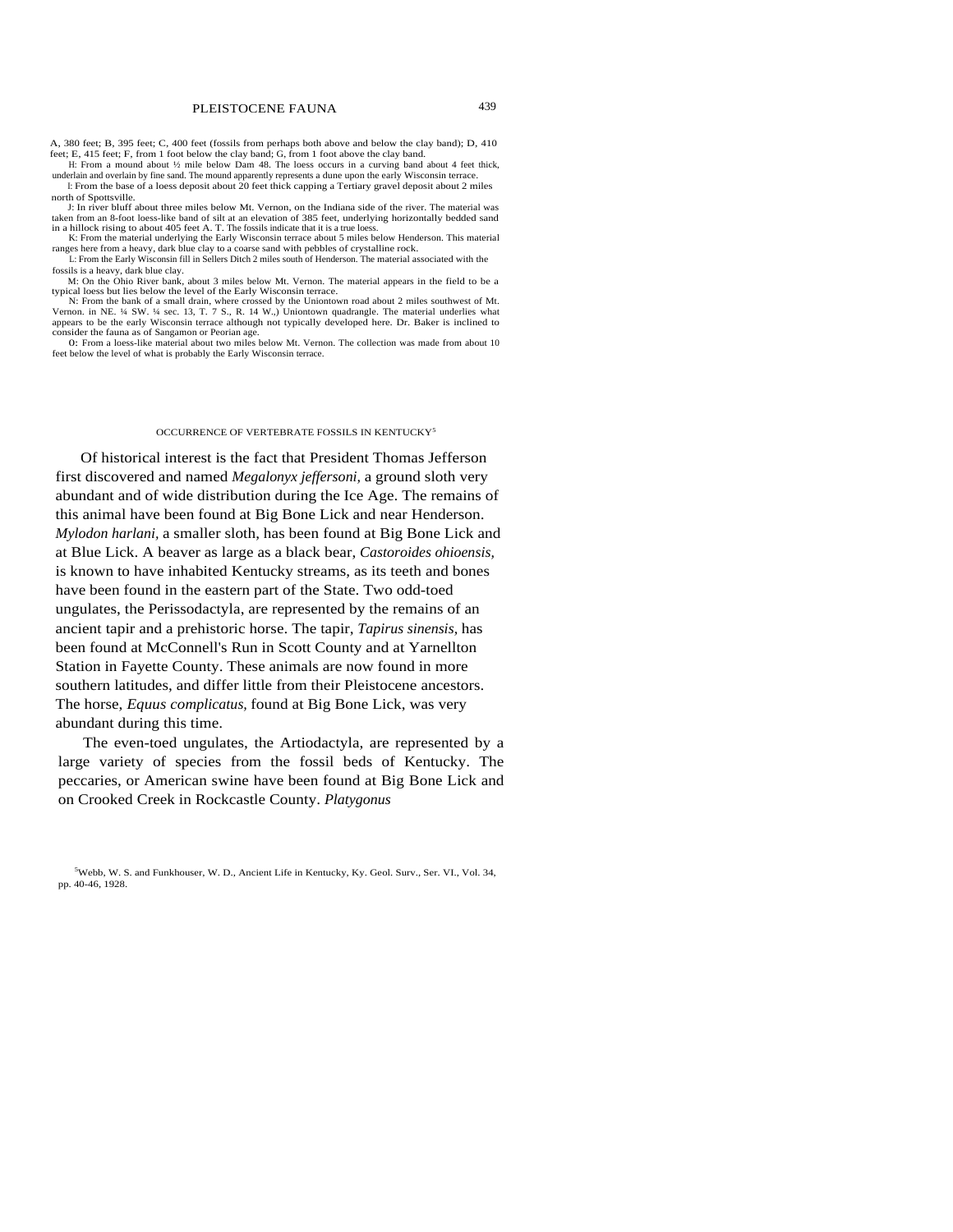*compressus,* the species representing this class of vertebrates, is now extinct. The common Virginia deer (genus *Odocoileus*) was living at that time, as shown by abundant Kentucky records. The "elk," or more properly the wapiti, *Cervus canadensis,* related to the great stag of Europe, is present as fossils at Big Bone Lick and in Wayne County. The caribou, *Rangifer tarandus,* another animal from the Old World, was present in Kentucky during this period. The Indians probably used the fossil caribou horns for ceremonial purposes, as horns that appear to be the same are found in many old Indian graves. The fossils are found at Big Bone Lick. Pleistocene moose have also been found in Kentucky, and are probably the same as the living ,species, *Alces americanus. Cervalces scotti* a very unusual "stag-moose," is quite different from any living species of stag or moose. This form is also found at Big Bone Lick, as is the musk-ox, *Bootherium bombifrons.* This ox, now found only in the far north, apparently had wide distribution in the Pleistocene. The bison came to America from Europe, and two Pleistocene species are found at Big Bone Lick, *Bison antiquus* and *B. latifrons.* The latter was very much larger than the living species, *B. bison,* had horns with a spread of 6 to 8 feet, and is thought to be the parent form of this genus. The presence of fossils of animals now living together with those of the extinct forms at Big Bone Lick shows that this locality was used by salt-eating animals for hundreds of centuries. Only one form of the carnivorous animals is found in the State, in contrast to the great number of herbivorous genera and species. This is a bear, *Ursus americanus,* although a fox *(Urocycon scotti)* now found only in warmer climates, may have lived in Kentucky during the Pleistocene. This form was found in Breck Smith Cave near Lexington.

The most interesting group of Pleistocene animals inhabiting Kentucky are the ancient elephants, which came to America over the old land bridge between Siberia and Alaska. The best known form *Elephas primigenius* roamed throughout the northern hemisphere. It was adapted to cold climates, being protected by a heavy coat of long wooly hair. Big Bone Lick and Blue Lick Spring have yielded perfect skeletons of this form. *Elephas columbi,* a huge beast standing 11 feet high at the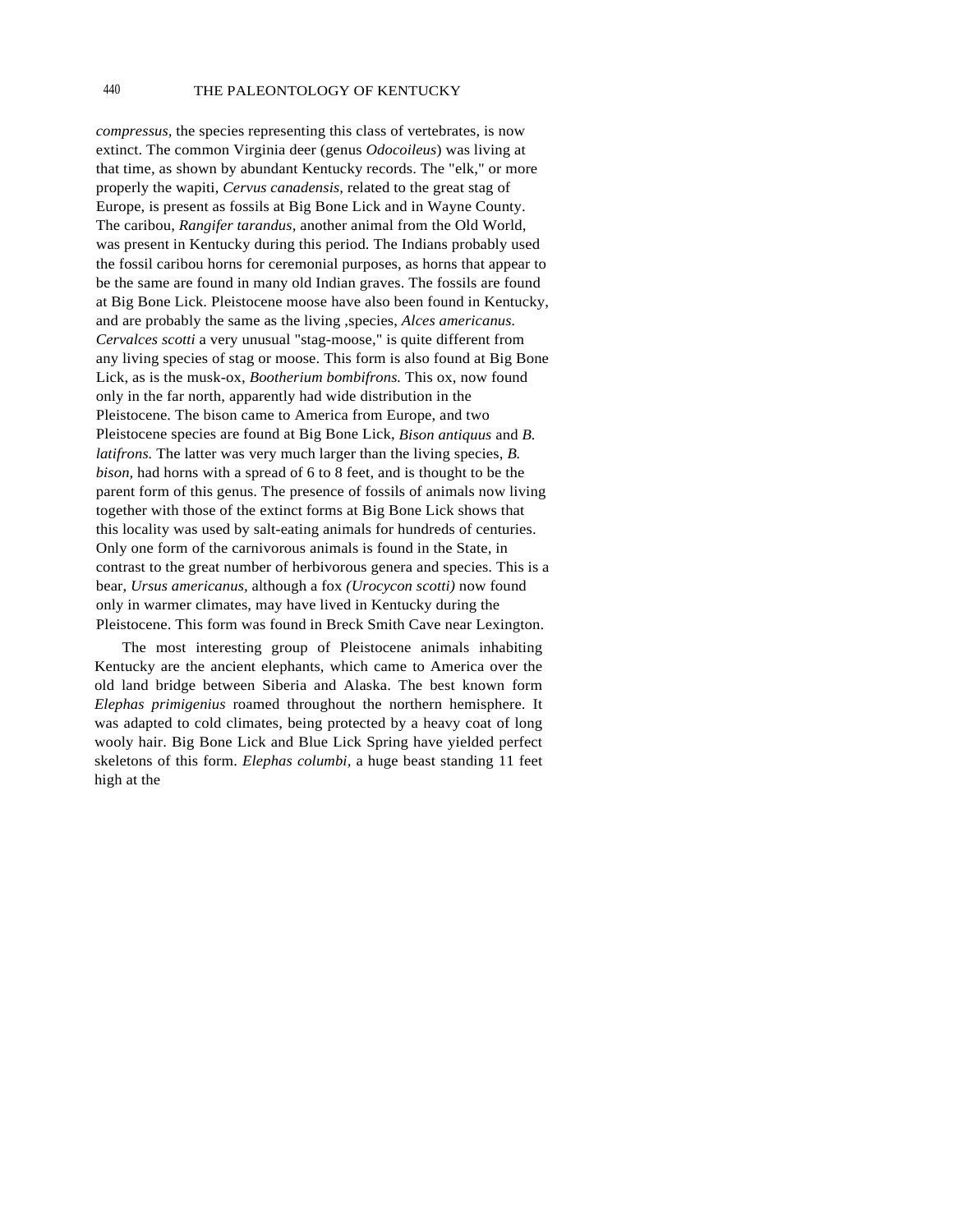shoulders, has been found at Big Bone Lick. The American mastodon, *Mammut americanum,* is one of the earliest of the ancient elephants, even antedating the early mammoths. In spite of this early ancestry, this form continued long enough to become contemporary with man in North America. Bones of this form have been found in abundance in Kentucky at Big Bone Lick, Blue Lick, in the Green River Valley and well within the Eastern coalfield.<sup>6</sup>

# DESCRIPTION OF PLEISTOCENE VERTEBRATES FOUND IN KENTUCKY ORDER CARNIVORA FAMILY CANIDAE UROCYCON CINEREOURGENTEUS SCOTTI

A skull of Scott's gray fox has been found in the Breck Smith cave, about 8 miles west of Lexington. Dr. Hays reports<sup>7</sup> the find indicates that the climate of central Kentucky was much warmer than it is now.

## FAMILY URSIDAE URSUS AMERICANUS Plate LXXVI, fig. 2.

The only carnivore found in the bone deposits of Kentucky is the black bear, *Ursus americanus.* This is the same species of bear now living and which is all but exclusively northern in distribution. The family is very distinct, and although they live principally upon vegetable food, they have the dentition of the carnivorous animals. The Pleistocene representatives in America include the true bears (*Ursus*) and a large short-faced bear *Arctotherium bonoerense.* 

## FAMILY CASTOROIDIDAE CASTOROIDES OHIOENSIS Plate LXXIV. fig. 3.

This giant beaver attained the size of the black bear, and lived in the late Pleistocene. It came to North America, either from the Old World or South America, and became widely distributed in the eastern and middle states.

<sup>6</sup> Jillson, W. R., Pleistocene Proboscideans Within the Cumberland Plateau in Kentucky: Bull. Geol. S. Am., vol. 40, No.1, p. 253, 1929. 7Hays, \_, \_., Proc. Biol. Soc. Wash., March 20, 1922.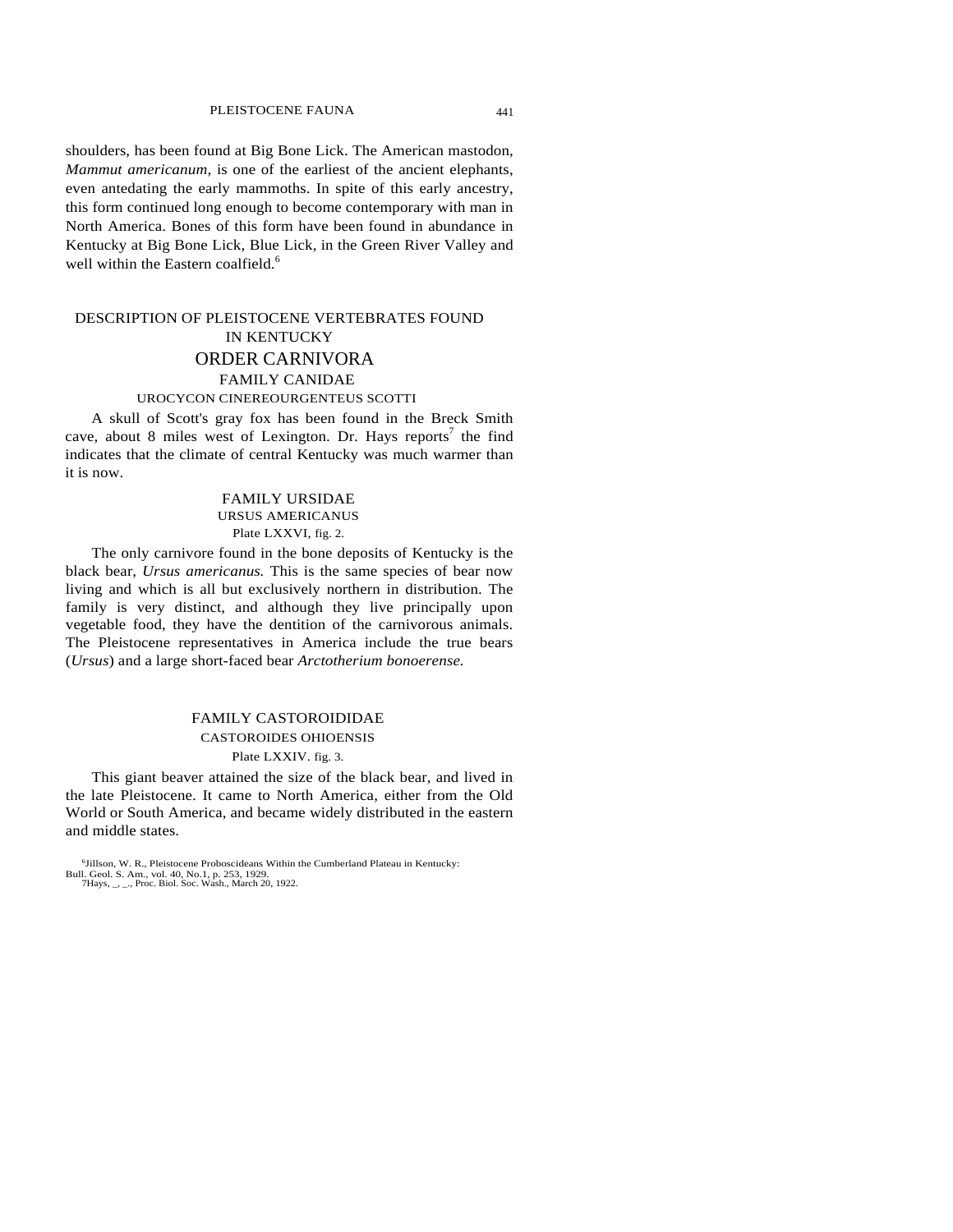## ORDER EDENTATA

# FAMILY MEGALONYCHIDAE MEGALONYX JEFFERSONI

Plate LXXII, fig. 3.

The ground sloth is common to Pleistocene deposits in North America. The skull resembles that of the tree sloths in that it is short and broad. The lower jaw is short and massive and the chin vertical. The fore limb is shorter and slenderer than the hind, but of nearly the same length. The feet were connected to the limbs so that the animal must have walked on the outside of the foot in much the same manner as the living ant-bear. The very large club-shaped heel-bone formed the back portion of the outer edge of the foot. The teeth are 54 in number, the foremost separated from the others and more or less tusklike in form. The grinding teeth are without ridges and worn smooth, showing that the animal fed principally on leaves.

Zittel $^6$  sums up the manner of life of this form as follows:

"The hip-bones, hind legs, and tail are characterized by enormous strength. The entire structure of the extremities proves that the gigantic sloth could move over the ground but slowly and clumsily; on the other hand, the fore limbs served as grasping organs and were presumably employed to bend down and break off twigs and branches and even to uproot whole trees, while the weight of the body was supported upon the hind legs and tail."

## MYLODON HARLANI

## Plate LXXII, fig. 2.

This form is essentially similar to *Megalonyx,* in fact there is no wide range of variation among the three families of ground-sloths which lived at this time. The main differences are found in size, form and number of teeth, the shape of the skull, and the number of digits.

<sup>6</sup> Zittel, Karl, Handbuch der Paleontologie, Bd. IV, p. 132, 1893.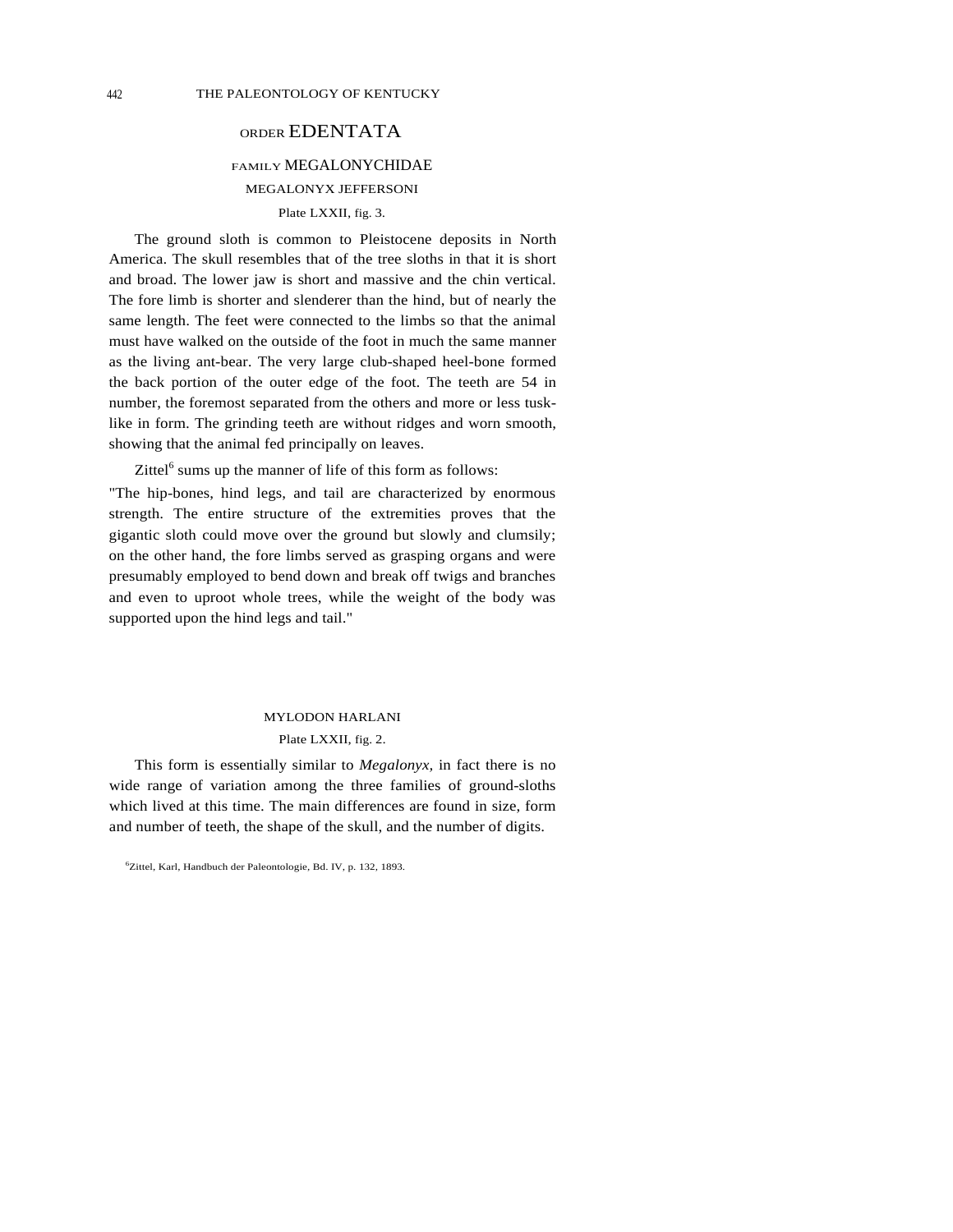## ORDER ARTIODACTYLA FAMILY DICOTYLIDAE PLATYGONUS LEPTORHINUS Plate LXXVIII, fig. 2.

The predominating peccary of the Pleistocene in North America was the genus *Platygonus,* which was thought to have been more advanced than the existing forms. It failed to survive, however, in spite of the fact that it was better fitted to continue. It was much a larger animal, with longer and heavier legs. The genus first appeared in middle Pliocene.

## FAMILY CERVIDAE CERVUS CANADENSIS Plate LXXIV, fig. 2.

The Roosevelt elk or wapiti is common to the northern part of North America and is plainly of Old World origin.

> RANGIFER (CARIBOU) TARANDUS Plate LXXV, fig. 2.

This form, the caribou, is also a northern form of Old World origin, and is still existant in North America.

### ALCES AMERICANUS Plate LXXVII, fig. 1.

The moose, *Alces americanus,* is essentially no different from the Old World species, and with the caribou and wapiti, are thought to have originated there.

## CERVALCES SCOTTI Plate LXXV, fig. 1.

This form is different from any now living. It is closely related to the moose and the neck, body, limbs, and feet are almost identical. However the skull and antlers are very much different; the nasal bones are shorter than the moose, indicating a smaller snout. The antlers in general, are like those of the moose, but are less palmate and carry a trumpet-like plate on the lower side of each antler. This form is sometimes called the "stag-moose," and is thought to have migrated from eastern Asia, although no identical forms have been found in the Old World.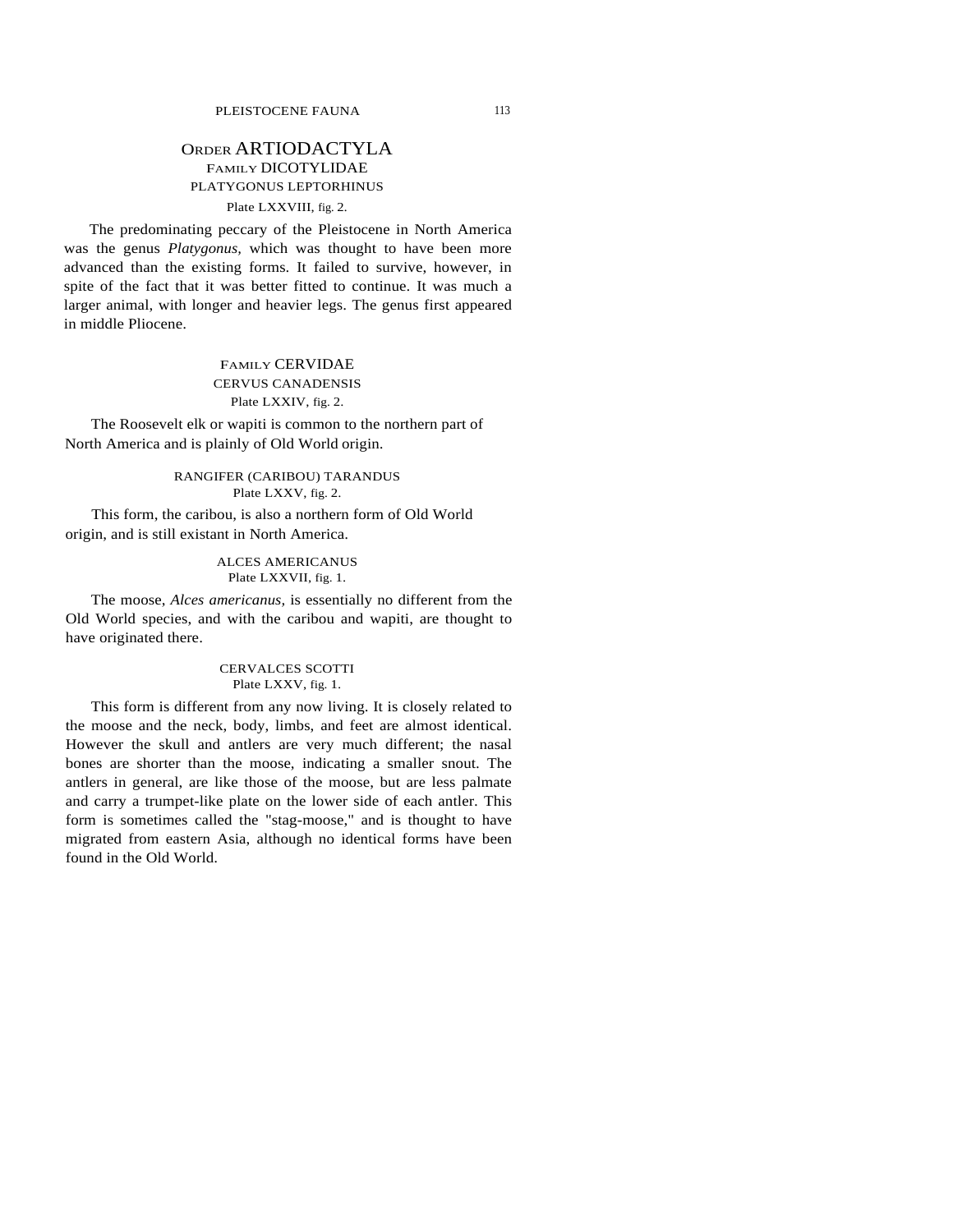#### ODOCOILEUS VIRGINIANUS Plate LXXVI, fig. 1.

The Virginia deer is a southern form in contrast to the four previously described forms which are found in the northern part of the continent..

## FAMILY BOVIDAE SYMBOS CAVIFRONS

This form of the musk-ox ranged from Alaska to Arkansas and is one of three extinct genera found in the American Pleistocene. *Symbos* differs from the living form *Ovibos* in its smaller and shorter horns. The skull of *Bootherium bombifrons,* another Pleistocene musk-ox, is shown in Pl. LXXIV, fig. 1.

## OVIBOS WARDI Plate LXXVII, fig. 3.

The remains of the musk-oxen have been found as far south as Oklahoma, but mostly along the terminal moraine formed by the front of the last ice invasion. This form, one of strictly arctic or cold region habitat, shows conclusively the character of the climate during the advance of the ice. The presence of bones of the extinct form, *Symbos,*  and the two living forms, *O. moschatatus* and *O. wardi,* with those of the caribou in regions that are now warm or temperate is a good indication of the influence of the ice sheet upon climate.

## BISON ANTIQUUS

This form was much larger than the living species, *B. bison* (See Pl. LXXVIII, fig. 1B) and is readily distinguished by the position of the horns at right angles to the axis of the skull. The remains of this species have been found only in California and Kentucky.

## BISON LATIFRONS Plate LXXII, fig. 1; PI. LXXVIII, fig. 1A.

This early Bison was the giant of the race, and is thought to have far exceeded any of its living relatives in size. The largest skull found carries horns that measure 6 feet across from tip to tip or 8 feet 6 inches along the curve. An idea of its size as compared to the living form may be obtained from Pl. LXXVIII, fig. 1A. Its remains have been found as far south as Texas and Mississippi.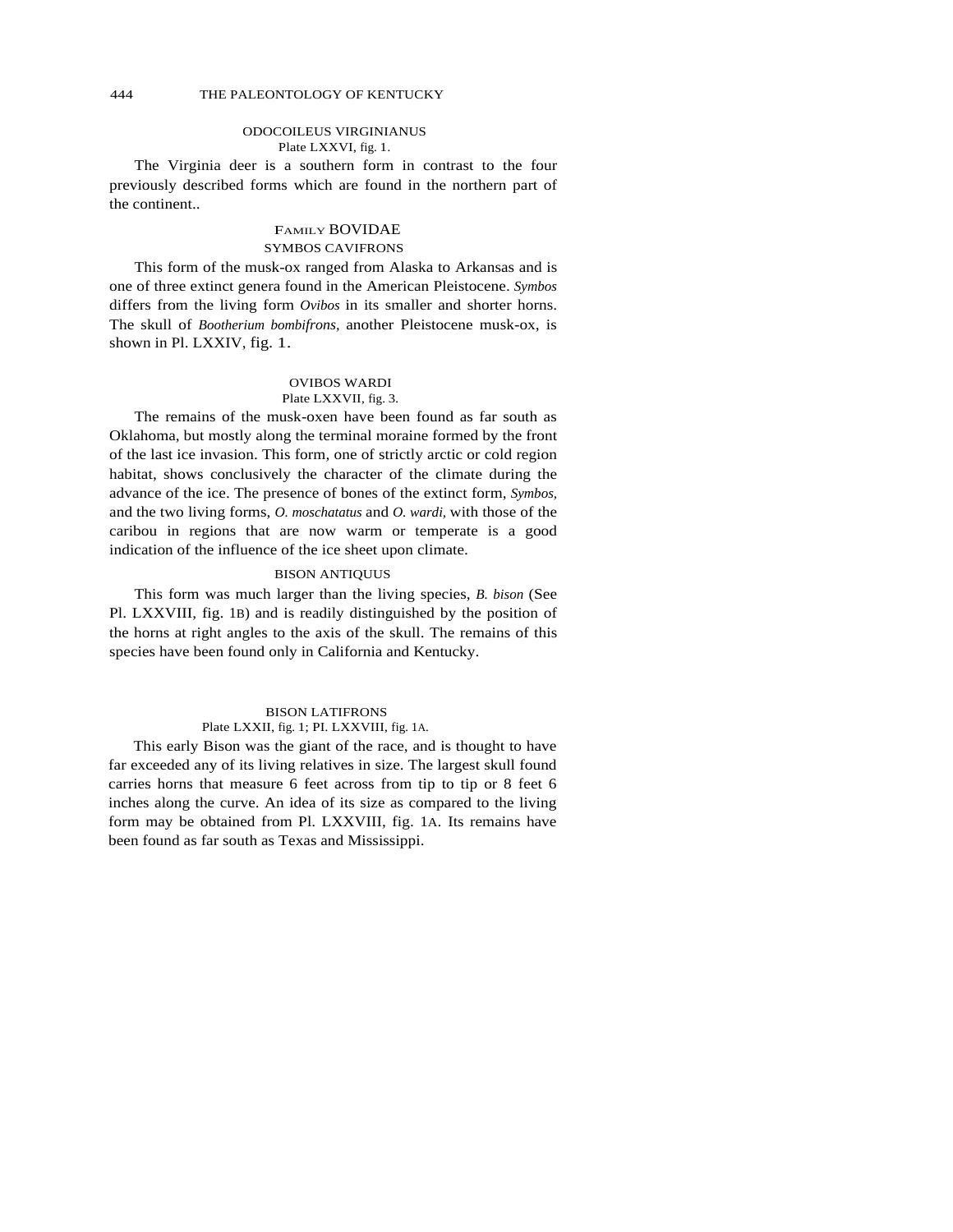# ORDER PERISSODACTYLA FAMILY EQUIDAE EQUUS COMPLICATUS

*Equus complicatus* ranged in the western, southern, and middle western states is well known from the Pleistocene deposits of these areas. It is characterized by teeth as large as the living horse, although it was only intermediate in size, about 14 hands high. The species somewhat resembles the ass on account of its short muzzle.

## FAMILY TAPIRIDAE TAPIRUS HAYSII

The fossil record of this class of animals is rather meager, and if the scarcity of specimens is an indication of their numbers in North America they could not have maintained themselves for a long time. It seems that they were most abundant during the Pleistocene, and had, in general, the same habitats as the existing species. *Tapirus haysii*  was probably larger and heavier than the living species.

# ORDER PROBOSCIDEA FAMILY ELEPHANTIDAE MASTODON AMERICANUS

## Plate LXXVII, fig. 2.

It has been estimated that the mastodon was as plentiful at one time as the bison. Their known range covers the entire United States northward to Lake Winnepeg and British Columbia, Alaska, and Nova Scotia. The American mastodon is distinguished by its low forehead, its short, massive limbs, very broad pelvis, the height at the shoulders not exceeding 9½ feet. It was probably covered with hair and an undercoating of wool. The tusks attained a length of 10 feet, the average in full-grown specimens being seven to eight feet long.

#### ELEPHAS PRIMIGENIUS Plate LXXIII, fig. 2.

The northern or Siberian mammoth, *Elephas primigenius,* came into North America by way of the land bridge across Bearing Sea which connected Alaska with Siberia. It was adapted to a cold climate being covered with a dense coat of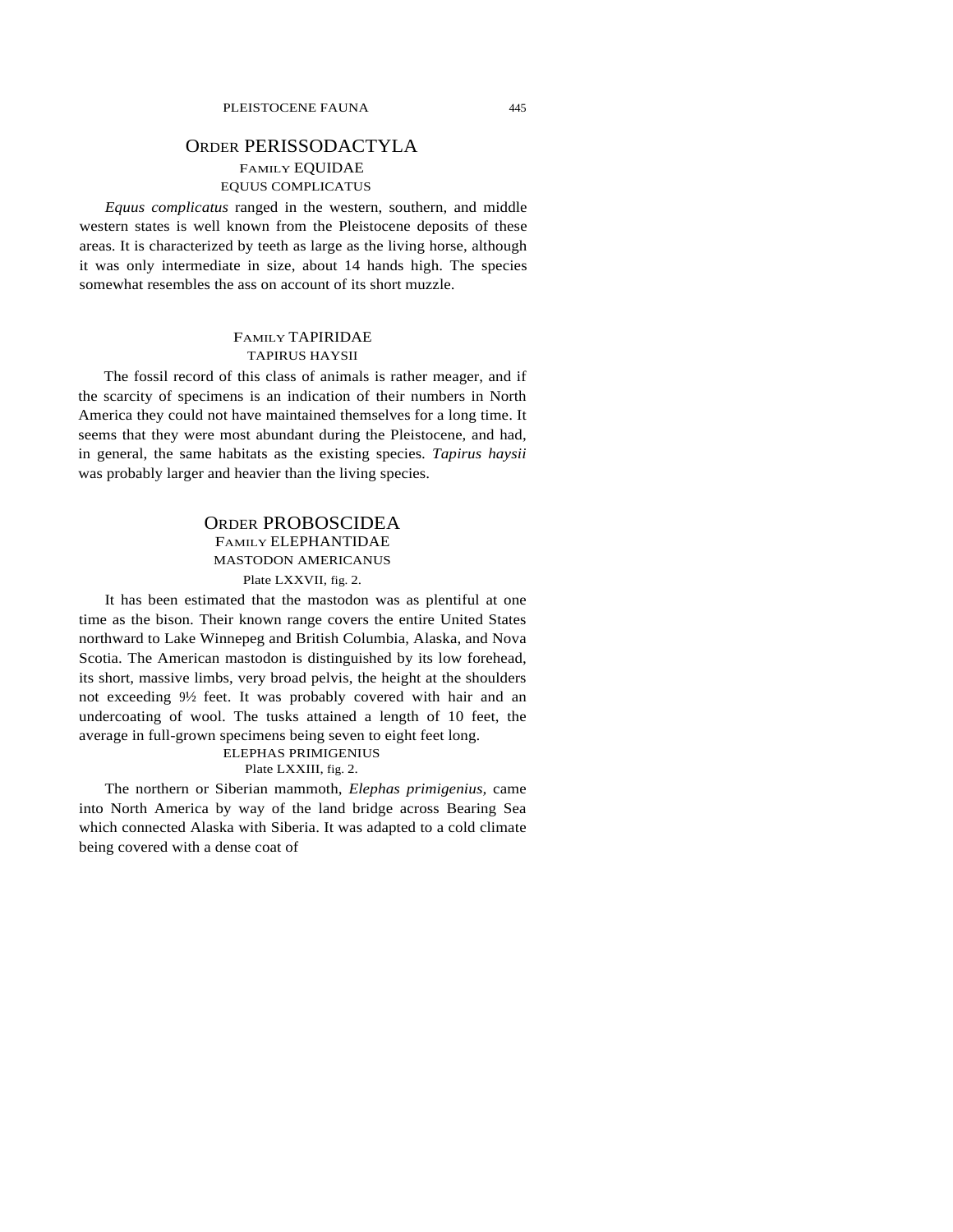wool with an outer covering of long, coarse hair. In size it is the smallest of the Pleistocene elephants, about nine feet high at the shoulder. Its teeth are of the grinding type, high, cement covered, and composed of many thin plates of enamel, dentine, and cement, very much like those of the Indian elephant living today.

#### ELEPHAS COLUMBI

#### Plate LXXIII, fig. 1.

This form is very much like *E. primigenius,* except it is a very much larger form, sometimes attaining a height of 11 feet at the shoulder. The head was very high, with a peaked appearance. The tusks curved inward, sometimes overlapping in old males. The species ranged, in general to the south of the Siberian mammoth, and is found as far south as Florida and the tableland of Mexico. It is thought, since this species is found more to the south, that if the animal was covered with hair, it was not so thick as that found on the northern form.

#### BIBLIOGRAPHY

- Allen, J. A., The American bison, living and extinct: Geol. Survey Kentucky, Mem. I pt. 2, 1876.
- ----, Mem. American Mus. Nat. Hist., vol. 1, pt. 4, p. 212, 1913.
- Antevs, Ernst, Maps of the Pleistocene Glaciations: Bull. Geol. Soc. America, vol. 40, p. 641 fig. 4, 1929.
- Bailey, Vernon, Cave life in Kentucky: Kentucky Geol. Survey, Ser. VI, vol. 49, pp-- -, 1931.
- Carr, Lucien, On the prehistoric remains of Kentucky: Geol. Survey Kentucky Mem. I, pt. 4, pp. 1-31, 1876.
- Chamberlain, R. C., and Salisbury, R. D., College Geology, Pt. II, revised, pp. 801- 820, 832-842, 1930.
- Coleman, A. P. The extent and thickness of the Labrador ice-sheet: Bull. Geol. Soc. America, vol. 31, pp. 319-328, 1920.
- Cooper, W., Notices of Big Bone Lick: Monthly Am. Jour. Nat. Sci. vol. 1, pp. 158- 174, 1831.
- Cooper, W., Smith J. A., and DeKay, J. E., Report to the Lyceum of Natural History on a collection of fossil bones disinterred at Big Bone Lick, Kentucky, in September, 1830, and recently brought to New York: Am. Jour. Sci., Vol. XX. pp. 370-372, 183l.

Croghan, , Monthly Jour. Am. Geol., December, 183l.

Filson, John, Discovery, settlement, and present State of Kentucky, 1784.

- Funkhouser, W. D., Wild Life in Kentucky: Kentucky Geol. Survey, Ser. VI, vol. 16, 1925.
- Hay, Oliver P., The Pleistocene of North America and its vertebrated animals: Carnegie Inst. Washington, Pub. 322, p. 403, 1923.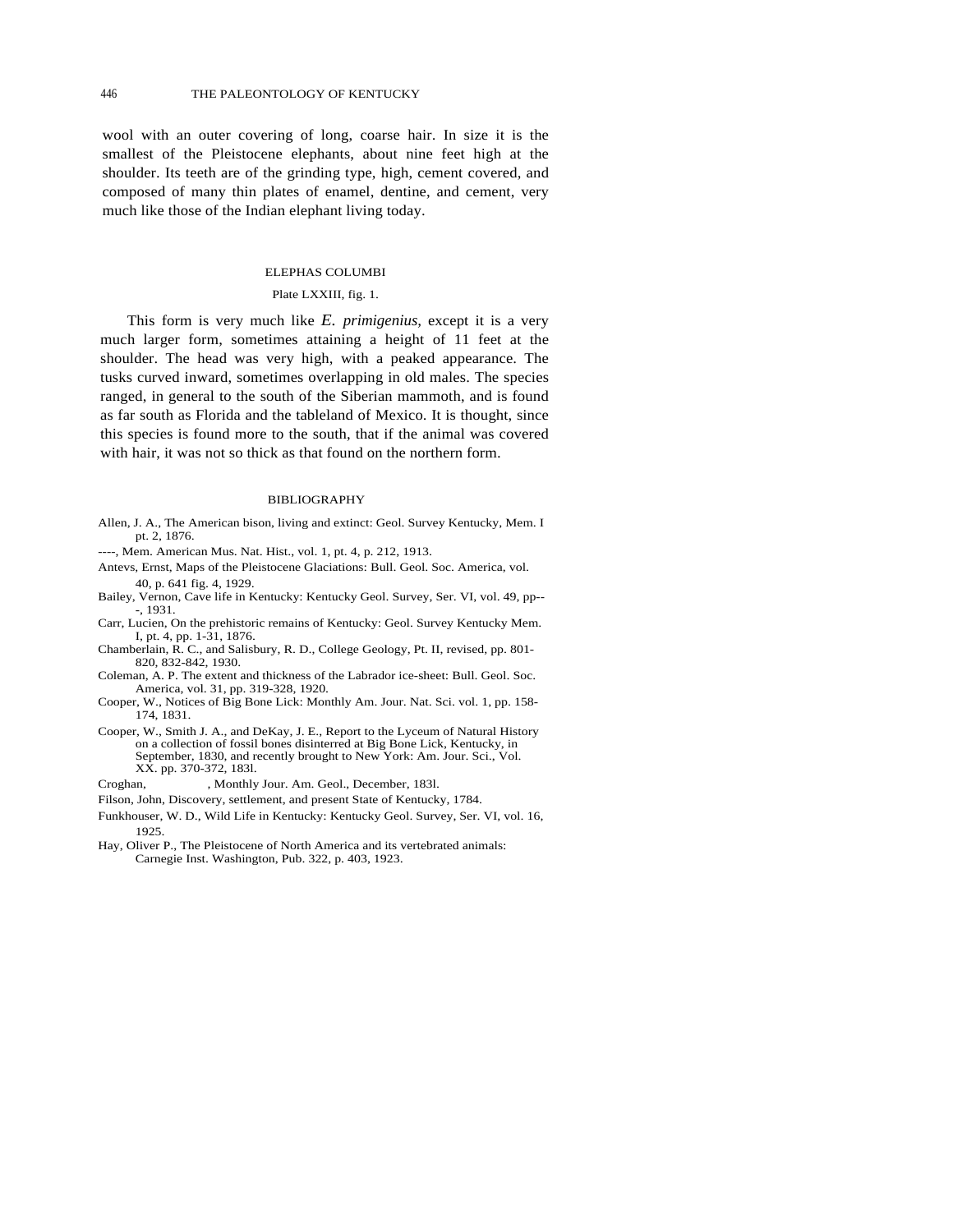- Imlay, G., Western Tertiary of North America: pp. 47-48, 236, London, 1793.
- Jillson, W. R., Glacial Pebbles in Eastern Kentucky: Kentucky Geol. Survey, Ser. VI, vol. 30, pp. 123-126, 1921.
- -----, Pleistocene of northern Kentucky: Kentucky Geol. Survey, Ser. VI, vol. 31, pp. 1-80, 1929.
- -----, Glaciation in Eastern Kentucky: ibid., pp. 127-135 .
- -----, Early glaciation in Kentucky, ibid., pp. 137-141.
- -----, Geologic map of Kentucky: Kentucky Geol. Survey, Ser. VI, 1929.
- Kindle, E. M., The Discovery of Bone Lick: Kentucky Geol. Survey, Ser. VI. vol. 41. pp.-- 1931.
- Leverett, Frank and Taylor, F. B., The Pleistocene of Indiana and Michigan and the history of the Great Lakes: U. S. Geol. Survey, Mon. 53, p. 62, 1915.
- Lucas, F. A., The fossil Bison of North America: Proc. U. S. Nat. Mus., vol. XXI, No. 1172, pp. 775-771, pl. LXV-LXXXIV, 1899.
- Lyell, Sir Charles, On the geological position of *Mastodon giganteum* and associated fossil remains at Big Bone Lick, Kentucky: Am. Jour. Sci., vol. 46, pp. 320- 323, 1844; Geol. Soc. London, Proc., vol. 4, no. 92, 1844.
- Miller, A. M., The geology of Kentucky: Kentucky Geol. Survey, Ser. V, Bull. 2, 1919.
- ------, Recent cave explorations in Kentucky for animal and human remains: Kentucky Geol. Survey, Ser. VI, vol. 10, pp. 107-113, 1923.
- Osborn, H. F., The Age of Mammals: McMillan, pp. 478-80, 1910.
- Osgood, Wilfred H., Smithsonian Mis. Coll., vol. XLVIII, pp. 113-185, pl. 37-42, 1905.
- Scott, William B., A history of land animals in the Western Hemisphere: McMillan, 1913.
- Shaler, N. S., On the age of the bison in the Ohio Valley: Geol. Survey Kentucky, Mem. I, pp. 232-236, 1876.
- ------, On the antiquity of caverns and cavern life in the Ohio Valley: ibid., pp. 1-13, 1876.
- Silliman, Benj., Am. Jour. Sci., vol. XX., pp. 371-372, 1831.
- Webb, William S., and Funkhouser, William D., Ancient Life in Kentucky: Kentucky Geol. Survey, Ser. VI, vol. 34, pp. 40-46, 1928.
- Wright, G. F., The glacial boundary in western Pennsylvania, Ohio, Kentucky, Indiana, and Illinois: U. S. Geol. Survey, Bull. 58, 1890.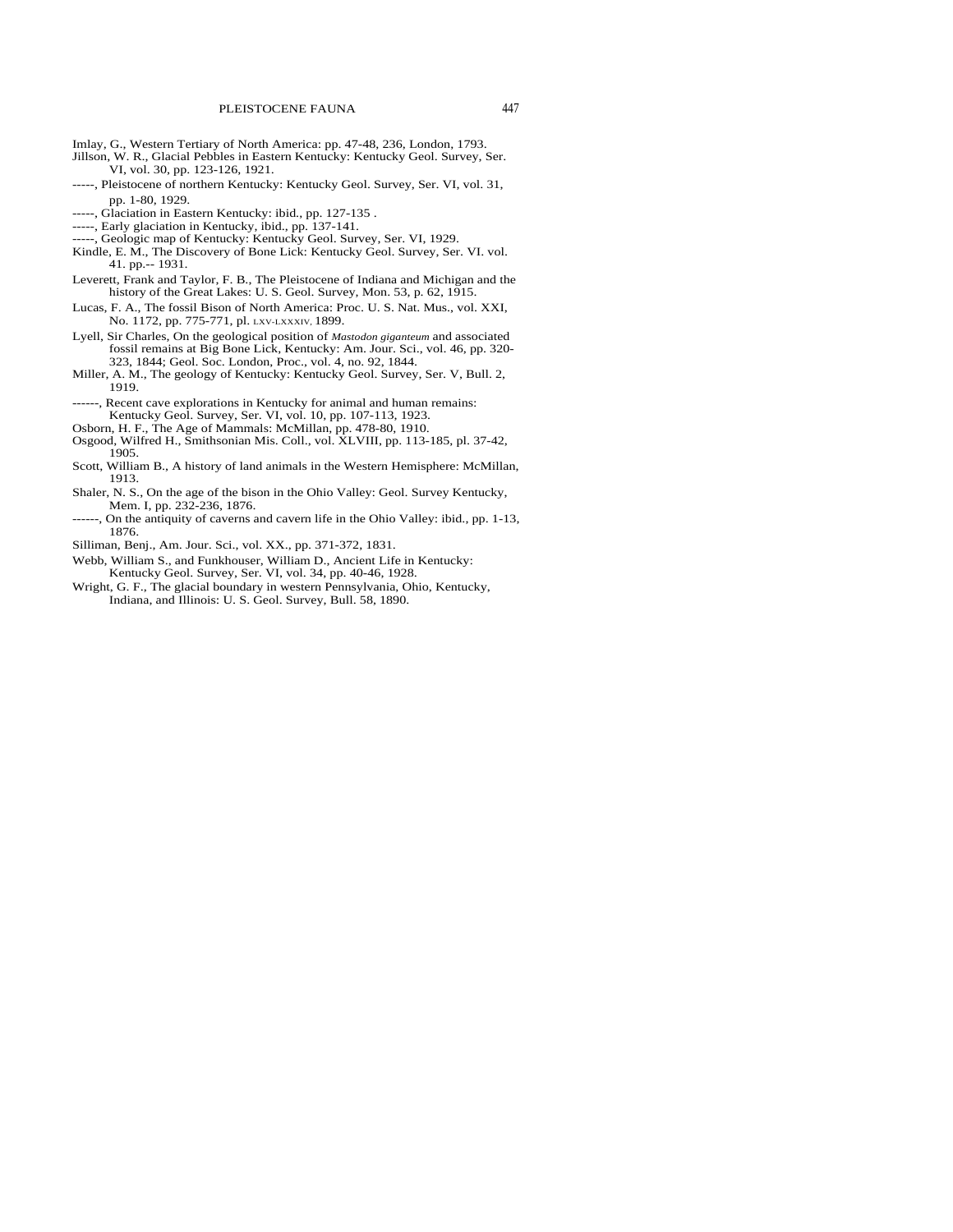#### **Explanation of Plate LXXII**

- 1. *Bison latifrons.* View of top of skull, showing the enormous spread of horns.
- 2. *Mylodon harlani.* Skeleton mounted in the American Museum of Natural History.
- 3. *Megalonyx jeffersoni.* Giant sloth described by Thomas Jefferson from a skeleton found at Big Bone Lick.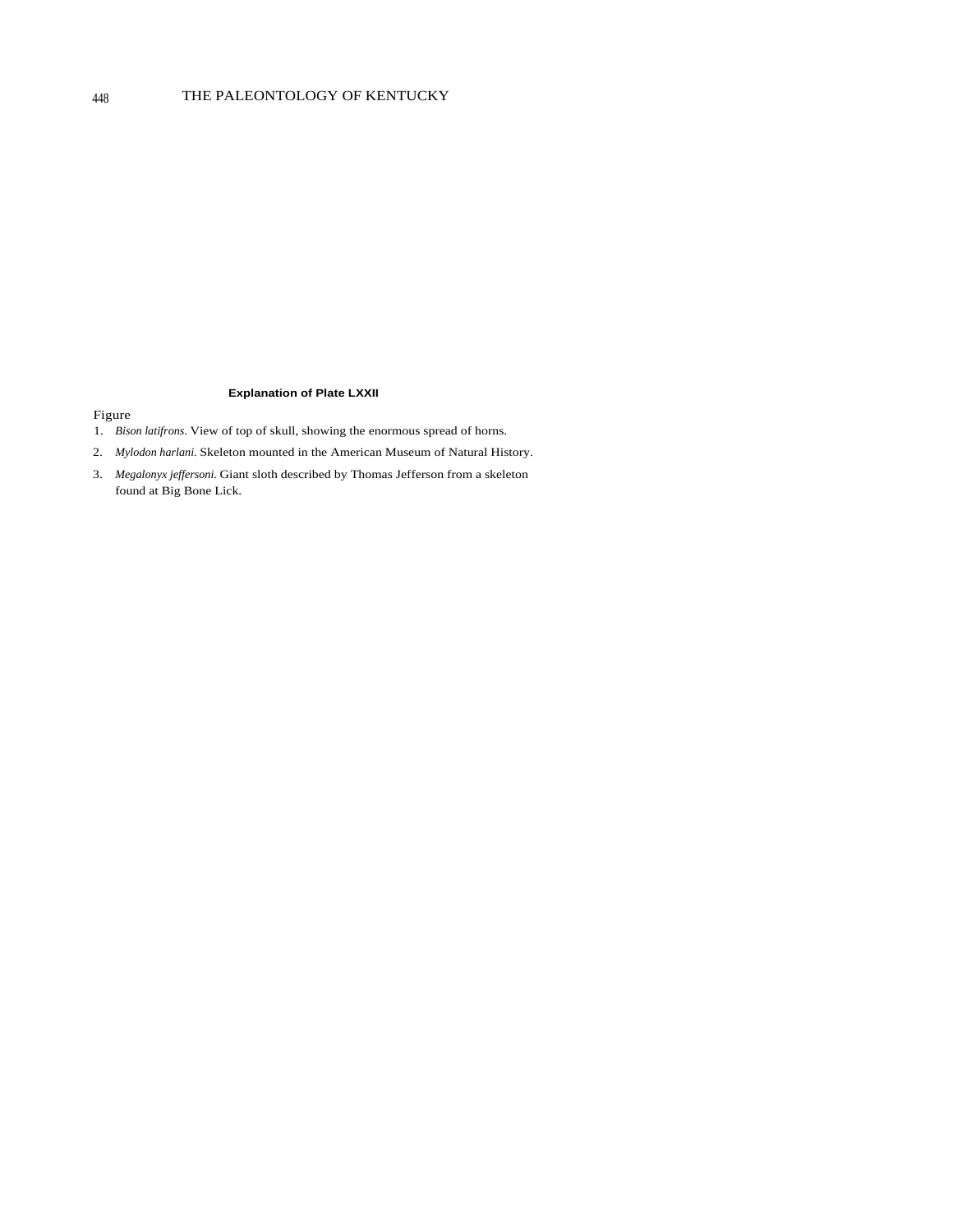# **PLATE LXXII**



FOSSIL MAMMALS OF THE PLEISTOCENE Photographs by American Museum of Natural History.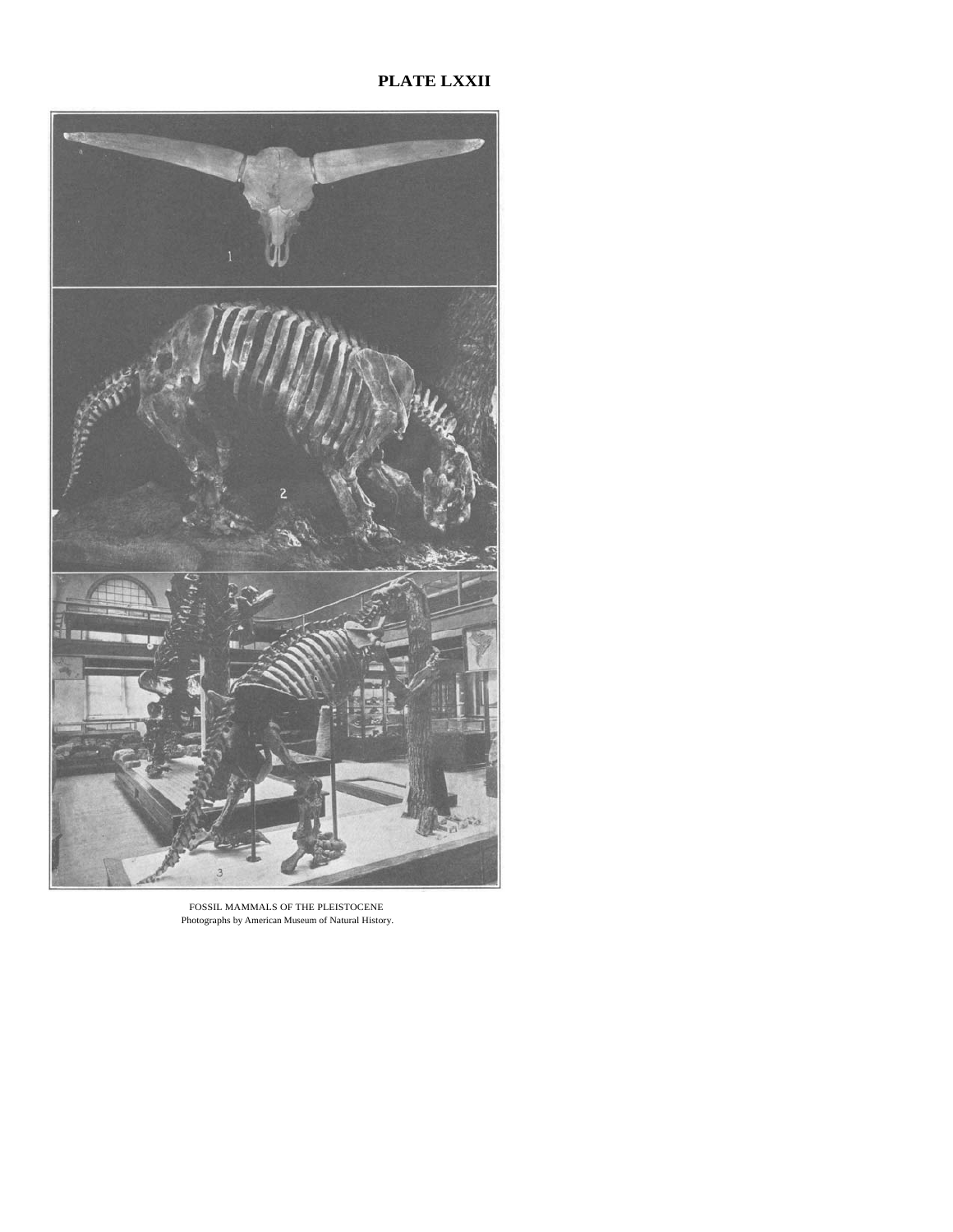## **Explanation of Plate LXXIII**

- 1. *Elephas columbi.* Painting of Columbian elephant by Charles R. Knight.
- 2. *Elephas primigenius.* Painting by Charles R. Knight.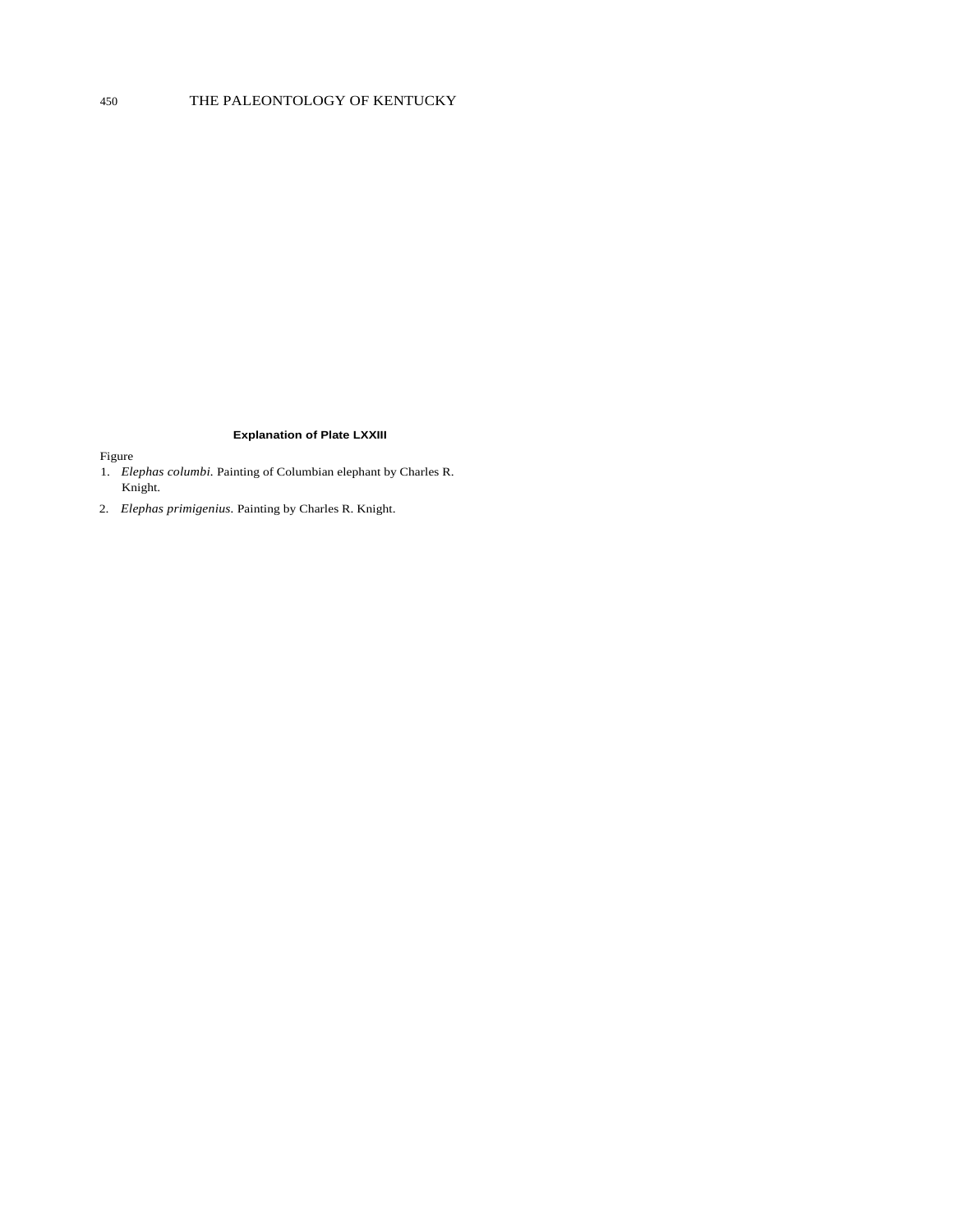## **PLATE LXXIII**



PAINTINGS OF THE PLEISTOCENE MAMMOTH IN AMERICA Photographs by American Museum of Natural History.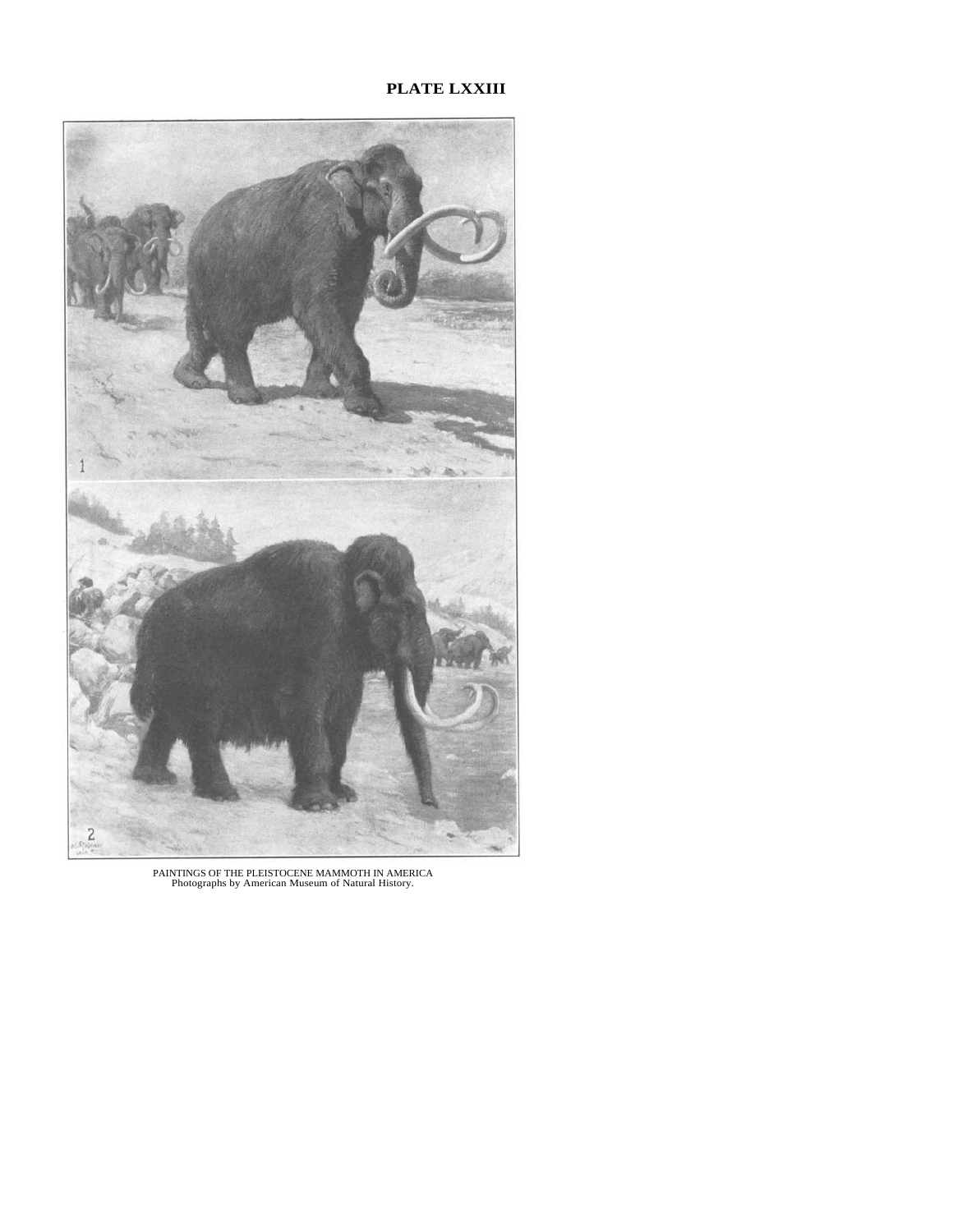#### **Explanation of Plate LXXIV**

- 1. *Bootherium bombifrons.* Skull of extinct musk-ox.
- 2. *Cervus canadensis.* Roosevelt elk, a living species which has been found with Pleistocene animals at Big Bone Lick.
- 3. *Castoroides ohioensis.* Skul1 of giant beaver, which sometimes grew to the size of the black bear.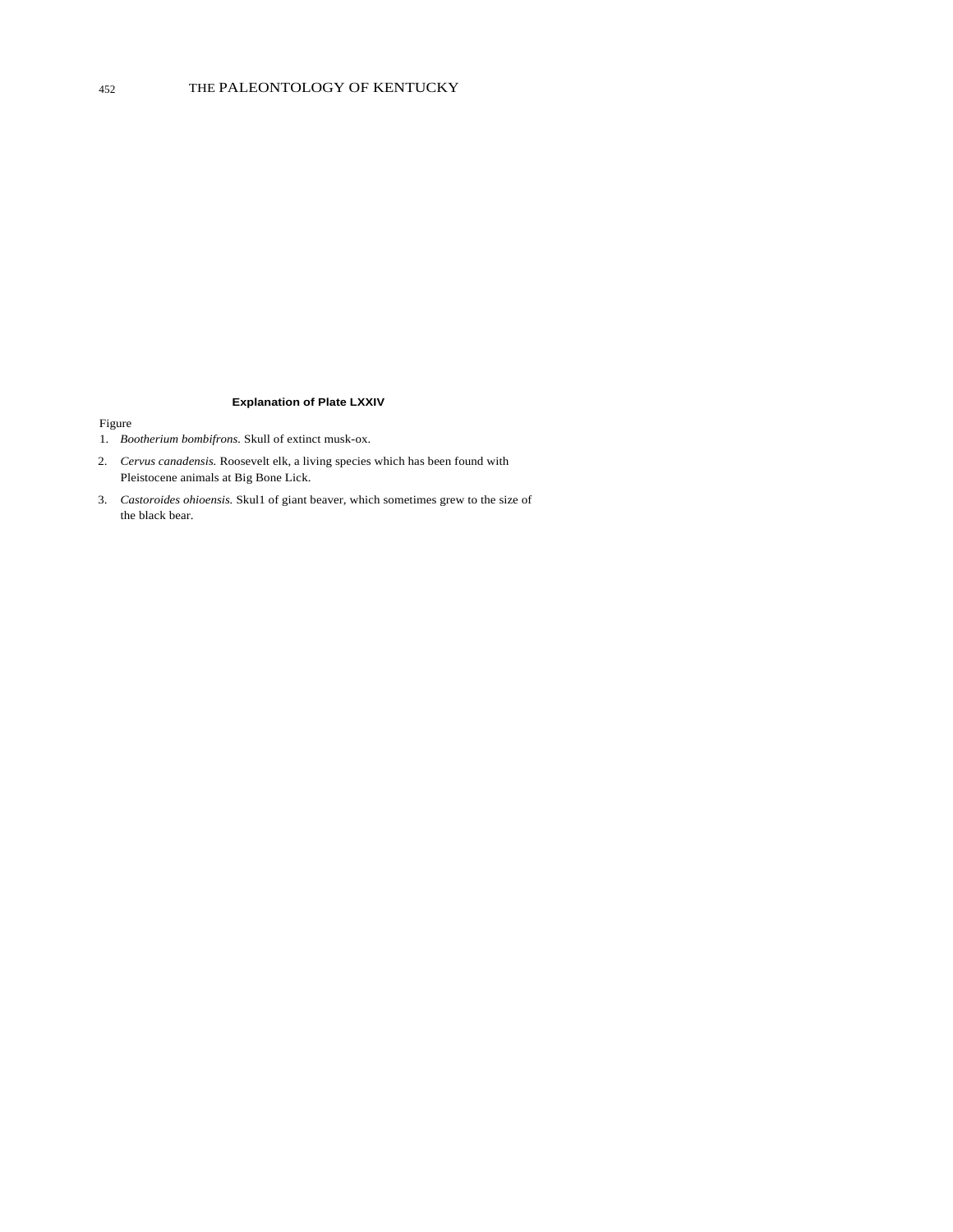# PLATE LXXIV



PLEISTOCENE VERTEBRATES Photographs by American Museum of Natural History.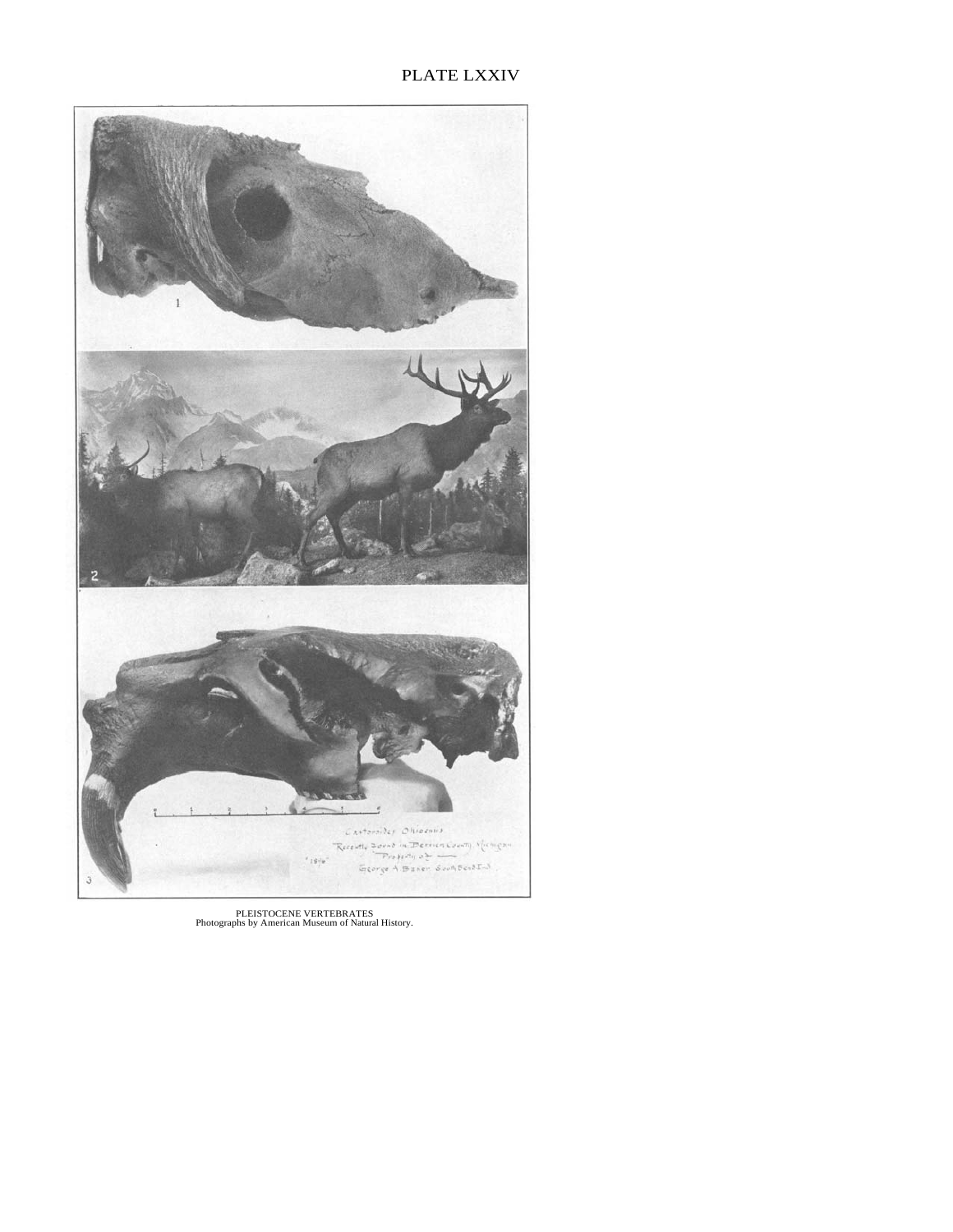### **Explanation of Plate LXXV**

- 1. *Cervalces scotti.* A painting made from the restoration of a skeleton of the "stagemoose" at Princeton University.
- 2. *Rangifer caribou.* Living species which was existant in the late Pleistocene.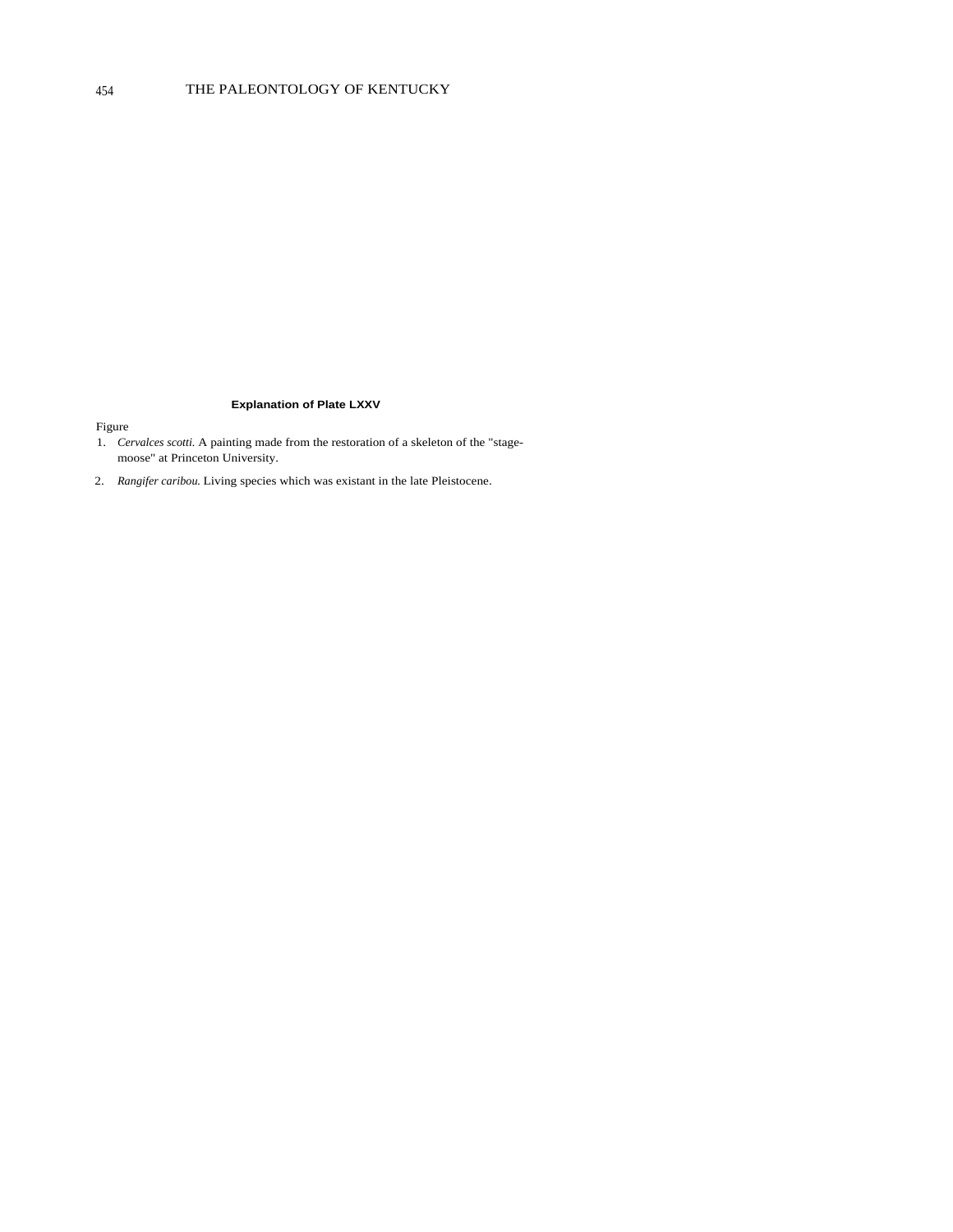## **PLATE LXXV**



PLEISTOCENE VERTEBRATES Photography by American Museum of Natural History.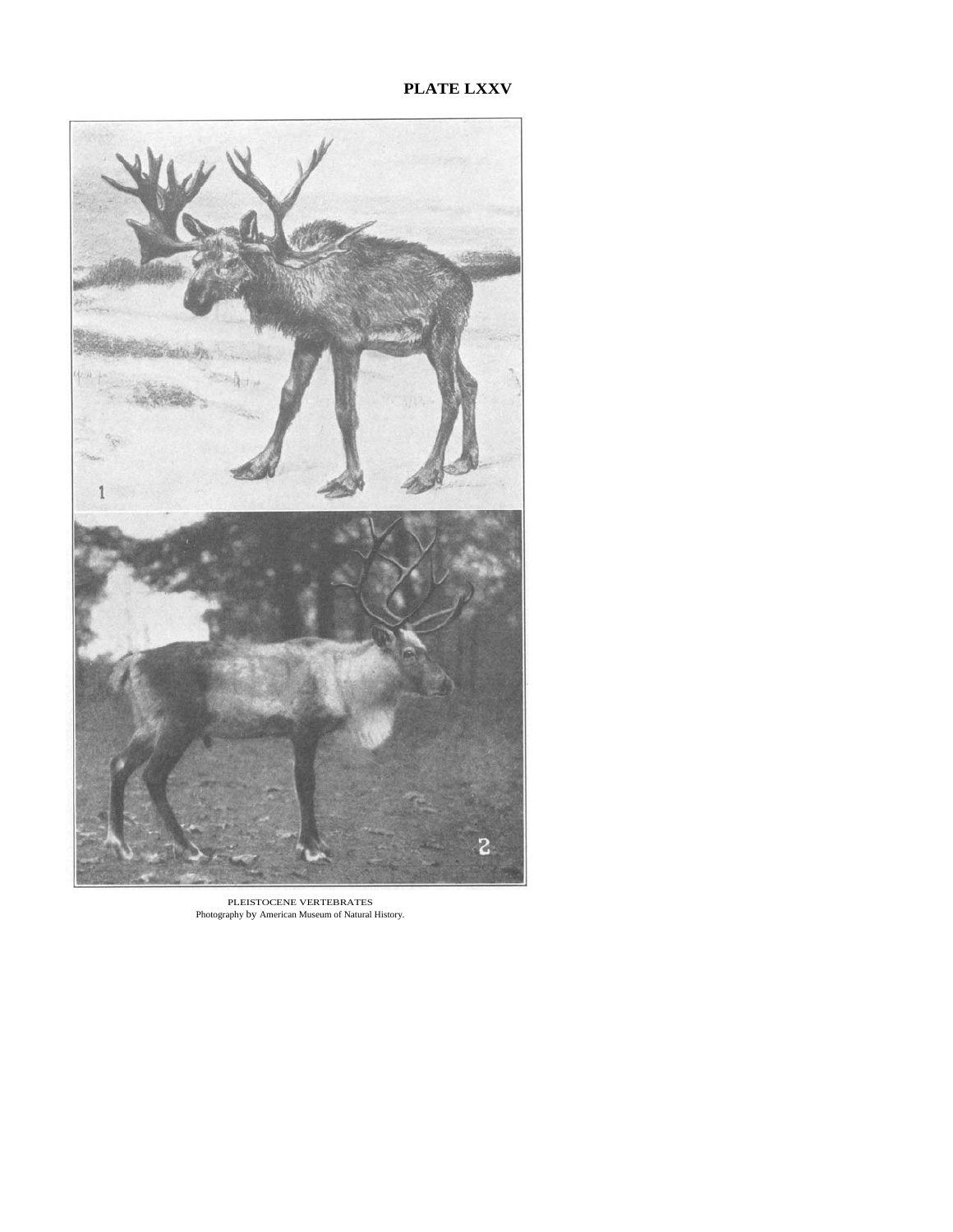## 456 THE PALEONTOLOGY OF KENTUCKY

#### **Explanation of Plate LXXVI**

- 1. *Odocoileus virginianus.* The Virginia deer, also a living form, found in the late Pleistocene bone beds.
- 2. *Ursus americanus.* The only carnivore found at Big Bone Lick, the living species of black bear.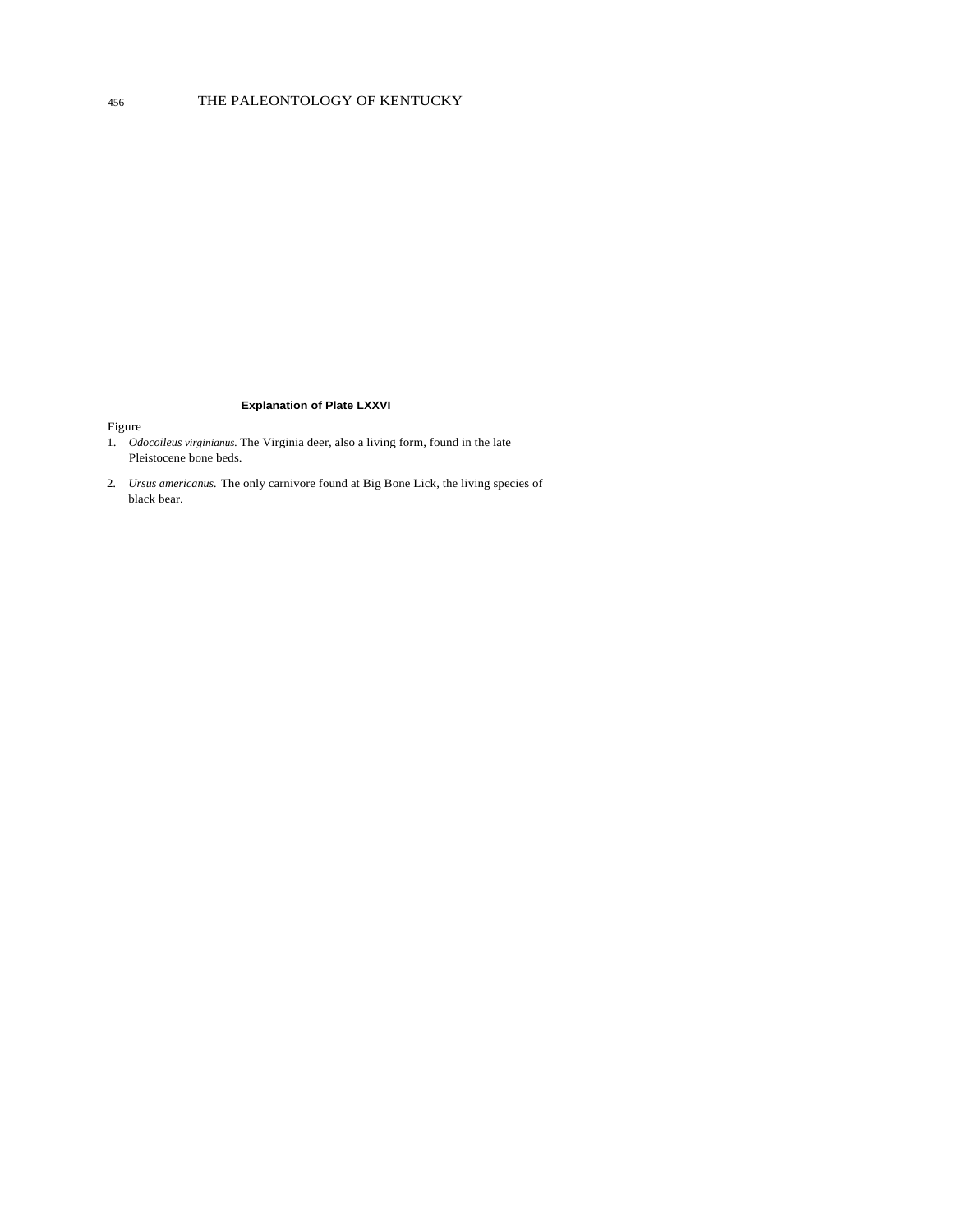## **PLATE LXXVI**



PLEISTOCENE VERTEBRATES Photographs by American Museum of Natural History.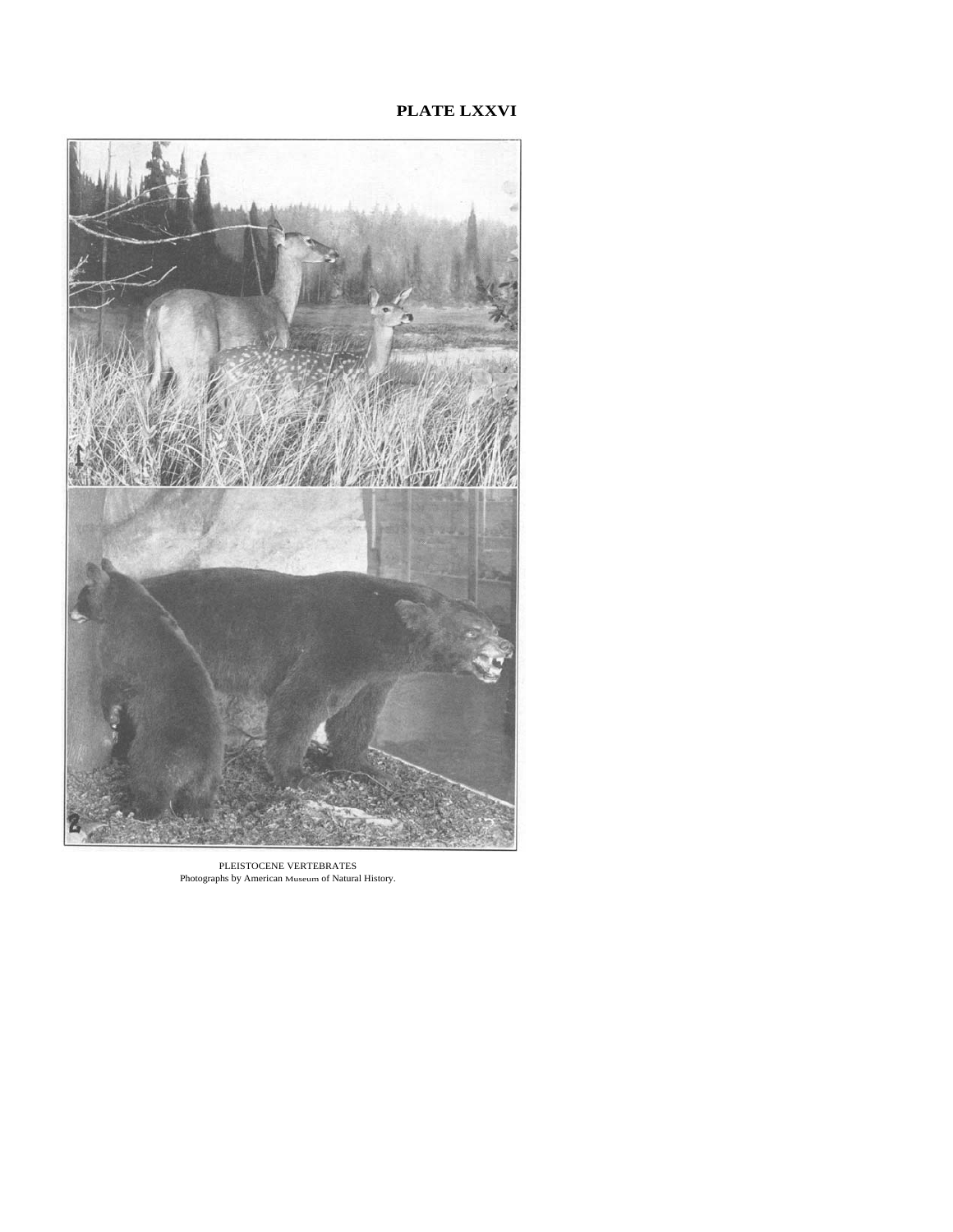#### Explanation of Plate **LXXVII**

- 1. *Alces americanus.* Moose group, the living form, from the American Museum of Natural History.
- 2. *Mastodon americanus.* Model of the American mastodon.
- 3. *Ovibos wardi.* The musk-ox, of northern habitat, is found in many places in the Pleistocene beds of southern United States.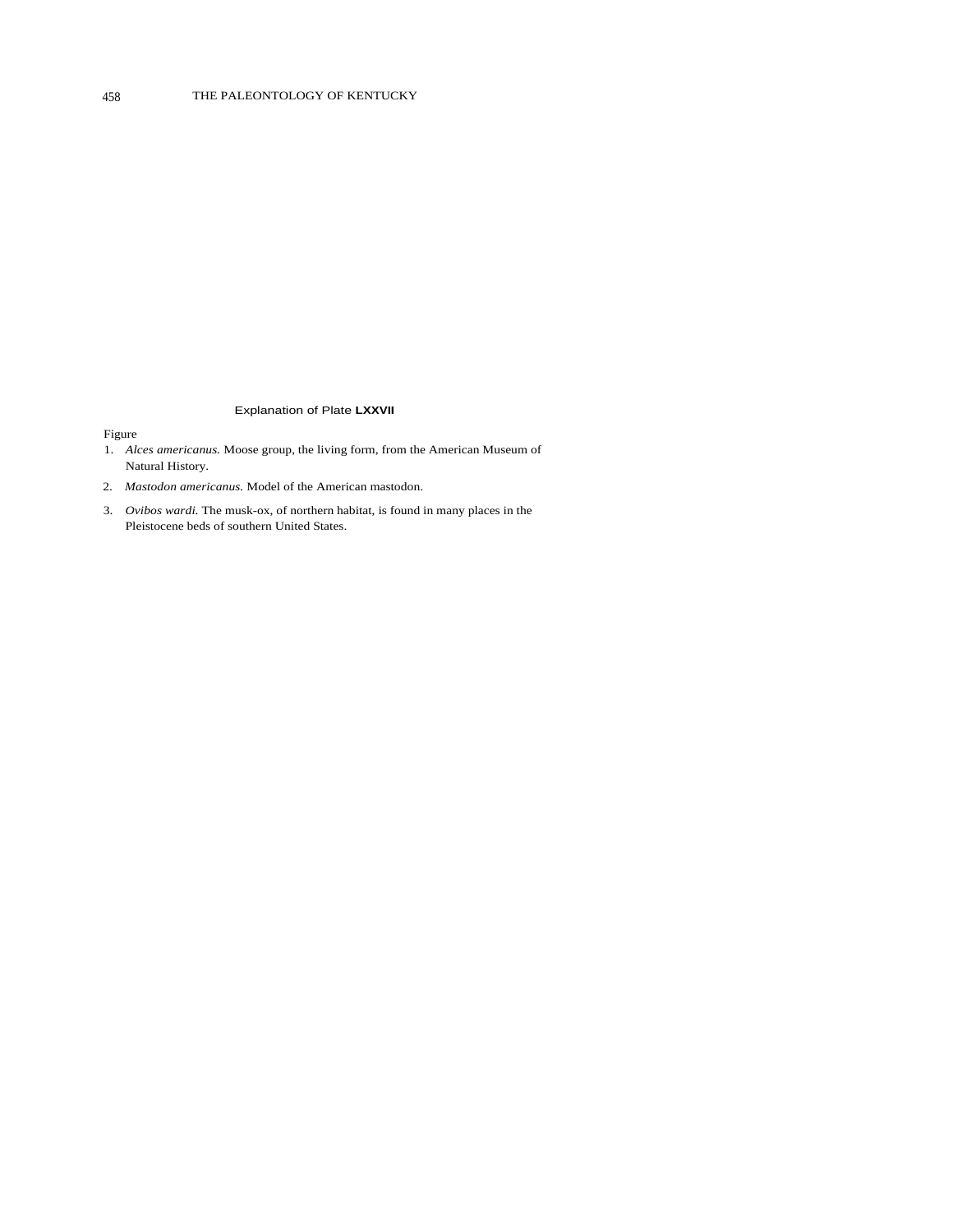# **PLATE LXXVII**



PLEISTOCENE VERTEBRATES (Figures 1 and 2 by the American Museum of Natural History)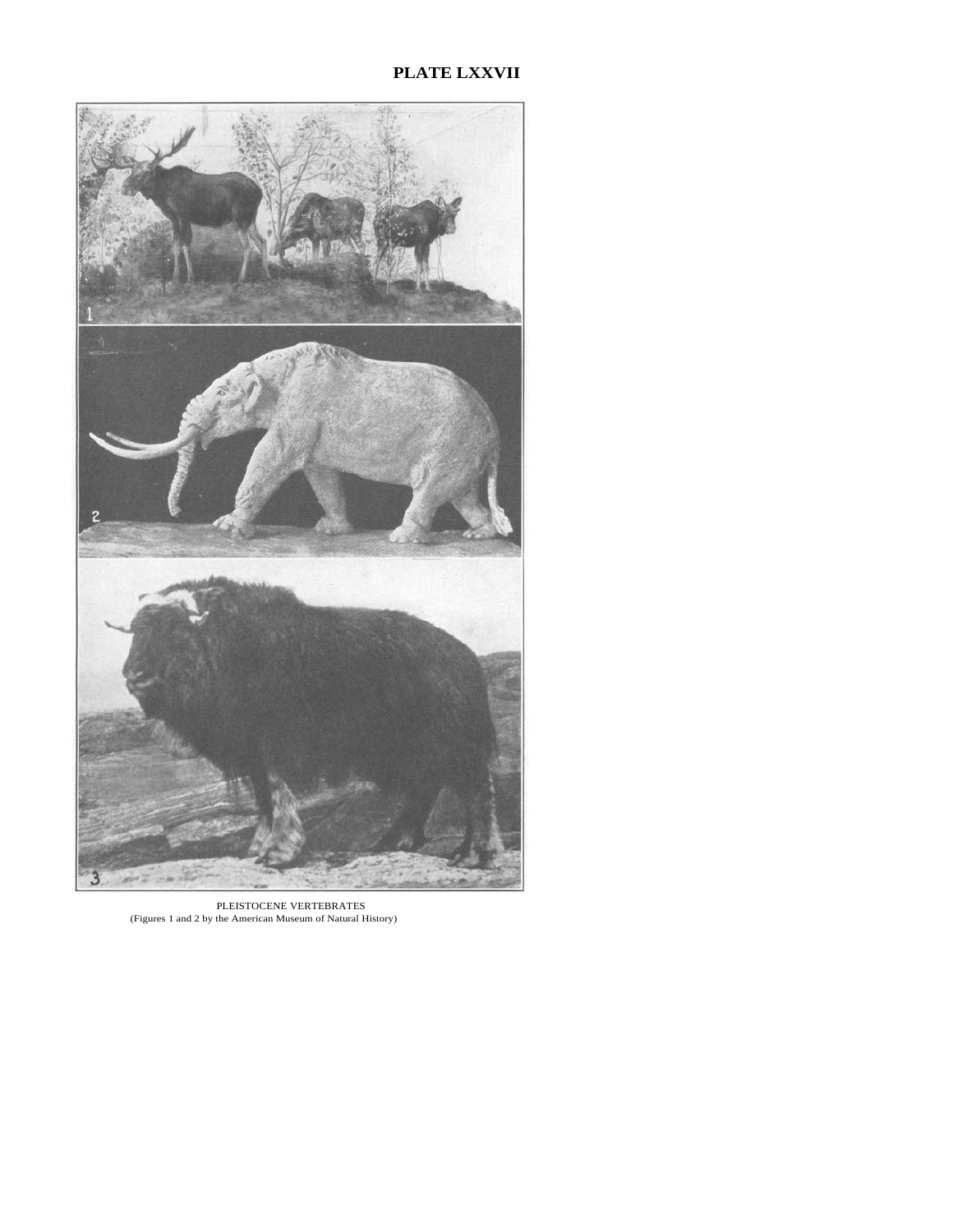## 460 THE PALEONTOLOGY OF KENTUCKY

#### **Explanation of Plate LXXVIII**

### Figure

1. A. *Bison latifrons.* Front view of skull showing large spread and curvature of the horns. Compare with Skull of living bison shown in figure IB.

B. *Bison bison.* Skull of the living buffalo.

2. *Platygonus leptorhinus.* Extinct form of peccary which lived in late Pleistocene.